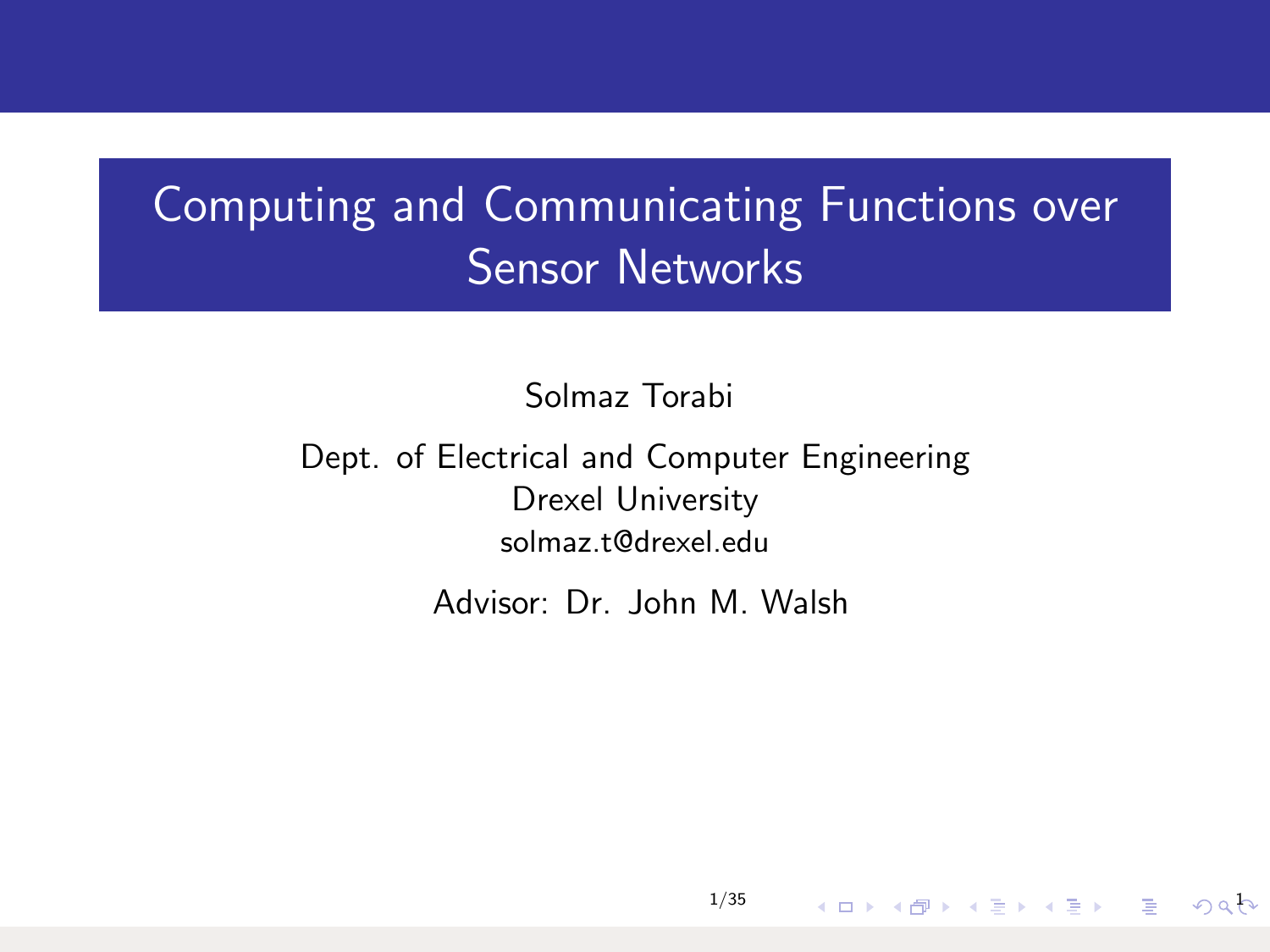<span id="page-1-0"></span>A. Giridhar and P. R. Kumar, "Computing and communicating functions over sensor networks," Selected Areas in Communications, IEEE Journal on, vol. 23, no. 4, pp. 755–764, 2005. [\[1\]](#page-1-0)

4 ロ → 4 @ → 4 블 → 4 블 → - 블 → 9 Q <mark>(</mark>)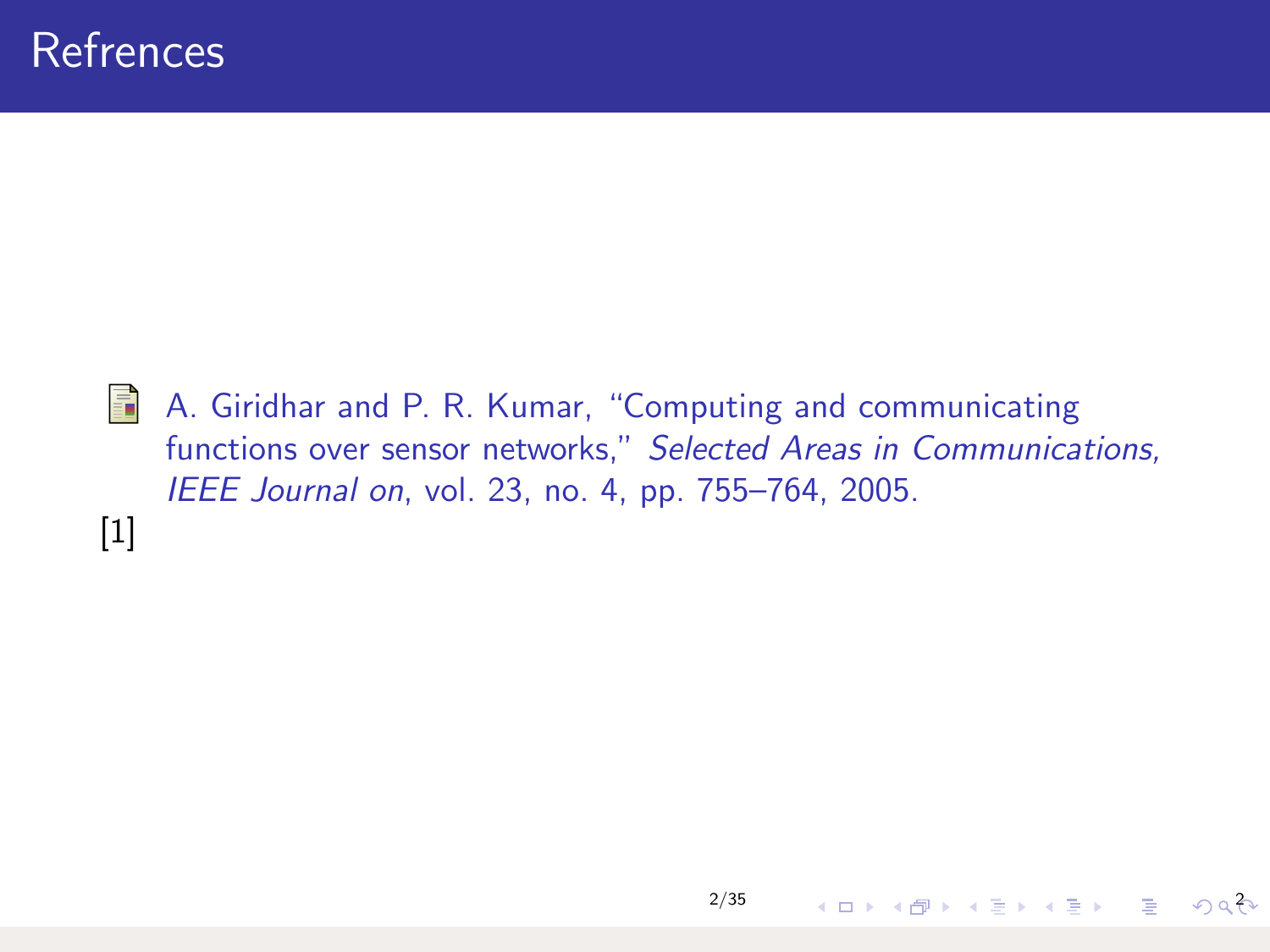## **Outline**

- $\blacktriangleright$  Model of the problem
- $\blacktriangleright$  Network topologies
	- $\blacktriangleright$  Random planar network
	- $\blacktriangleright$  Collocated network
- $\blacktriangleright$  Classes of functions
	- $\blacktriangleright$  Type threshold function
	- $\blacktriangleright$  Type sensitive function

[3/35](#page-0-0)

3 ロ > 3 @ > 3 를 > 3 를 > 1 를 + 3 Q <mark>∛</mark>>

 $\triangleright$  Results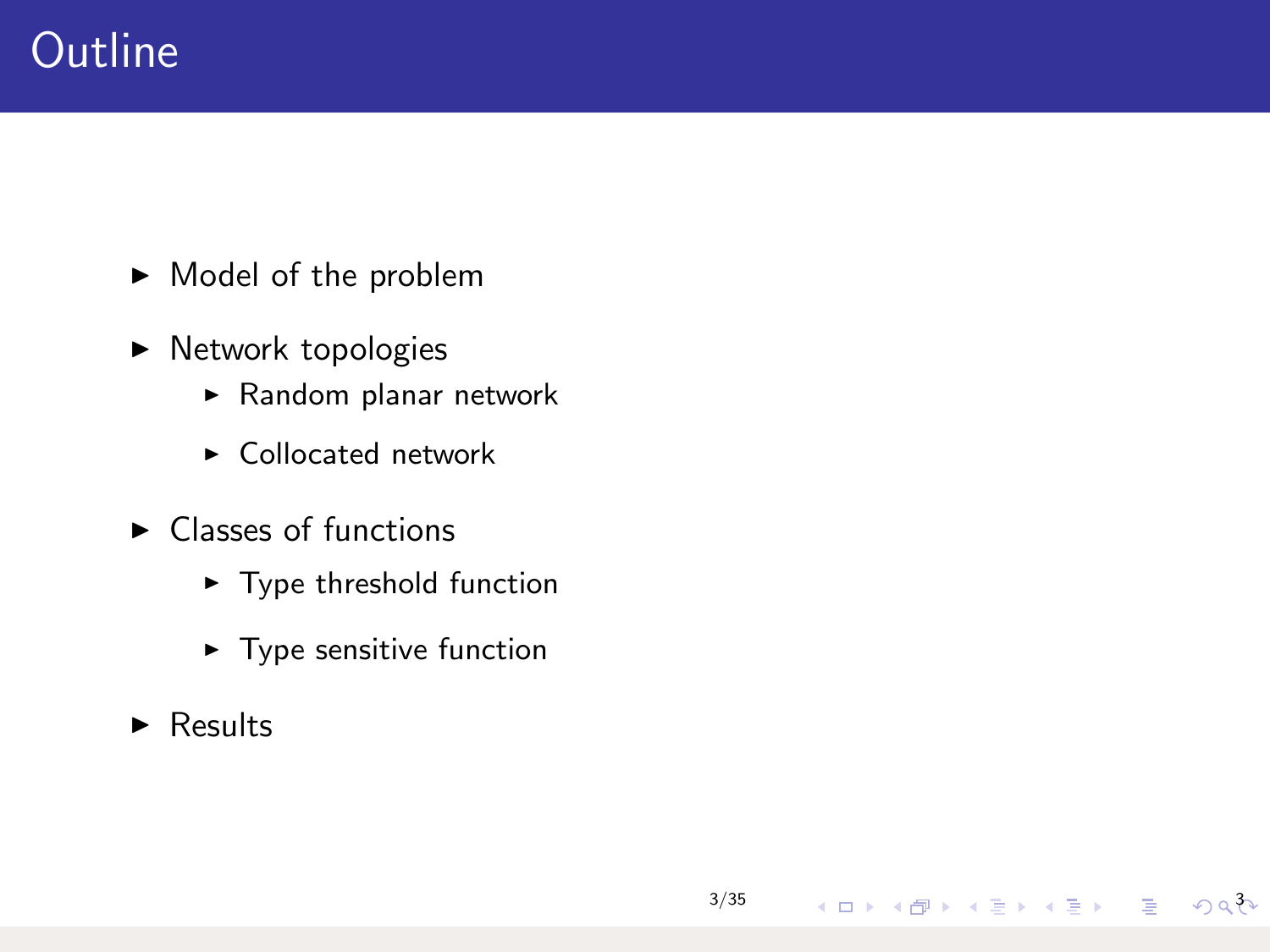Order of difficulty of computations

- $\blacktriangleright \Theta(\frac{1}{n})$ 
	- ▶ Average, Mode, Type vector in Collocated network:
	- $\triangleright$  Data Downloading
- $\blacktriangleright \Theta(\frac{1}{\log n})$ 
	- ▶ Average, Mode, Type in Random Multi-hop network
	- $\blacktriangleright$  Max, Min in Collocated network
- $\blacktriangleright \Theta(\frac{1}{\log \log n})$ 
	- ▶ Max, Min in Random Multi-hop network

4 미 X 4 메 X 4 리 X 4 리 X 리 코 X 9 이 4 라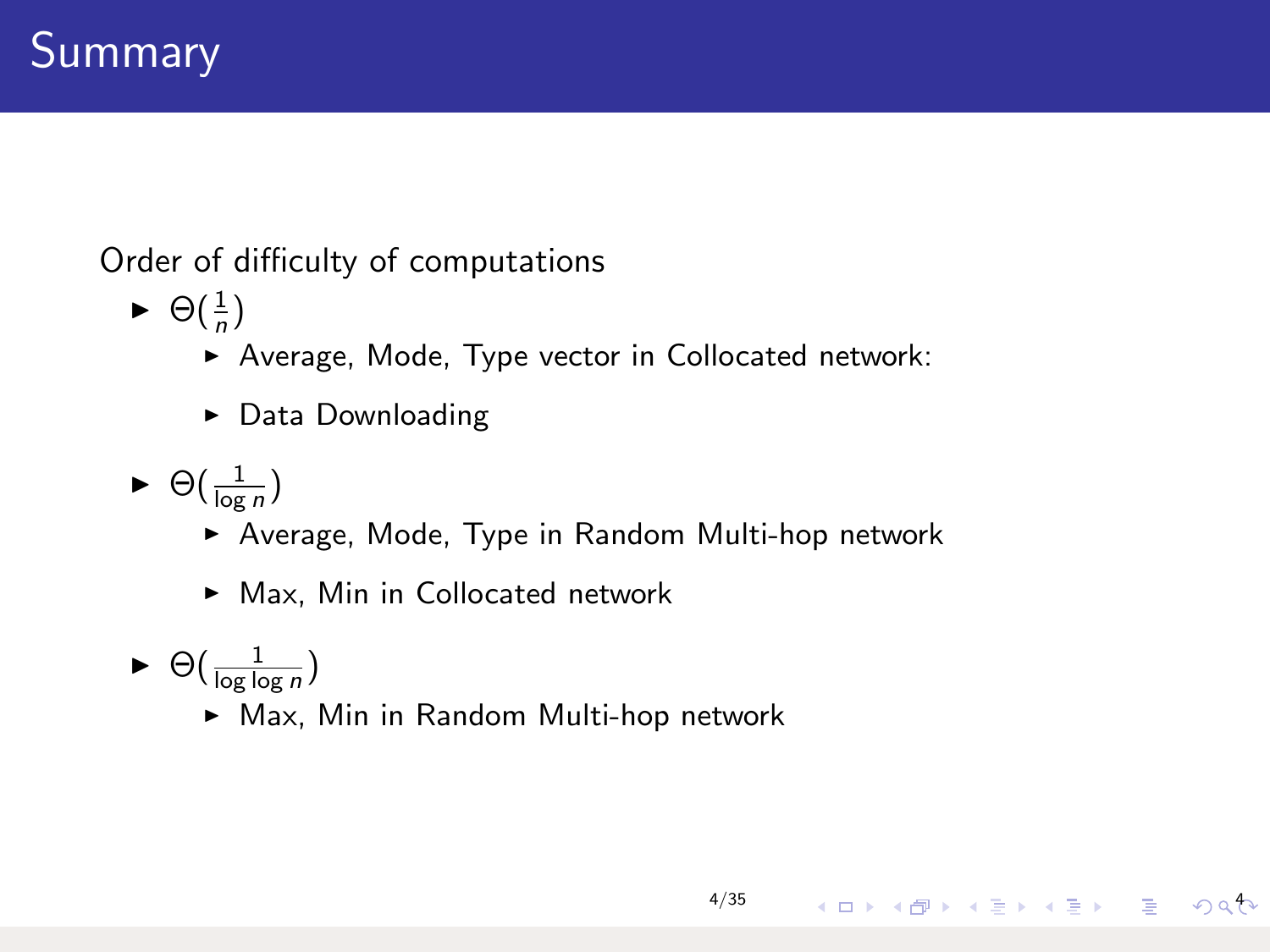$\blacktriangleright$  *n* sensor nodes

- $\rho_{ii}$  is the distance between two nodes *i*, *j*.
- Fusion node needs to calculate  $f_n(x_1, ..., x_n)$  exactly.
- At time t, sensor i takes a measurement  $x_i(t) \in \{1, ..., |\mathcal{X}|\}$
- $\triangleright$  No probability distribution on  $x_i(t)$
- $\blacktriangleright$  Non-information theoretic formulation
- $\triangleright$  They adopt packet based collision model of wireless communication

5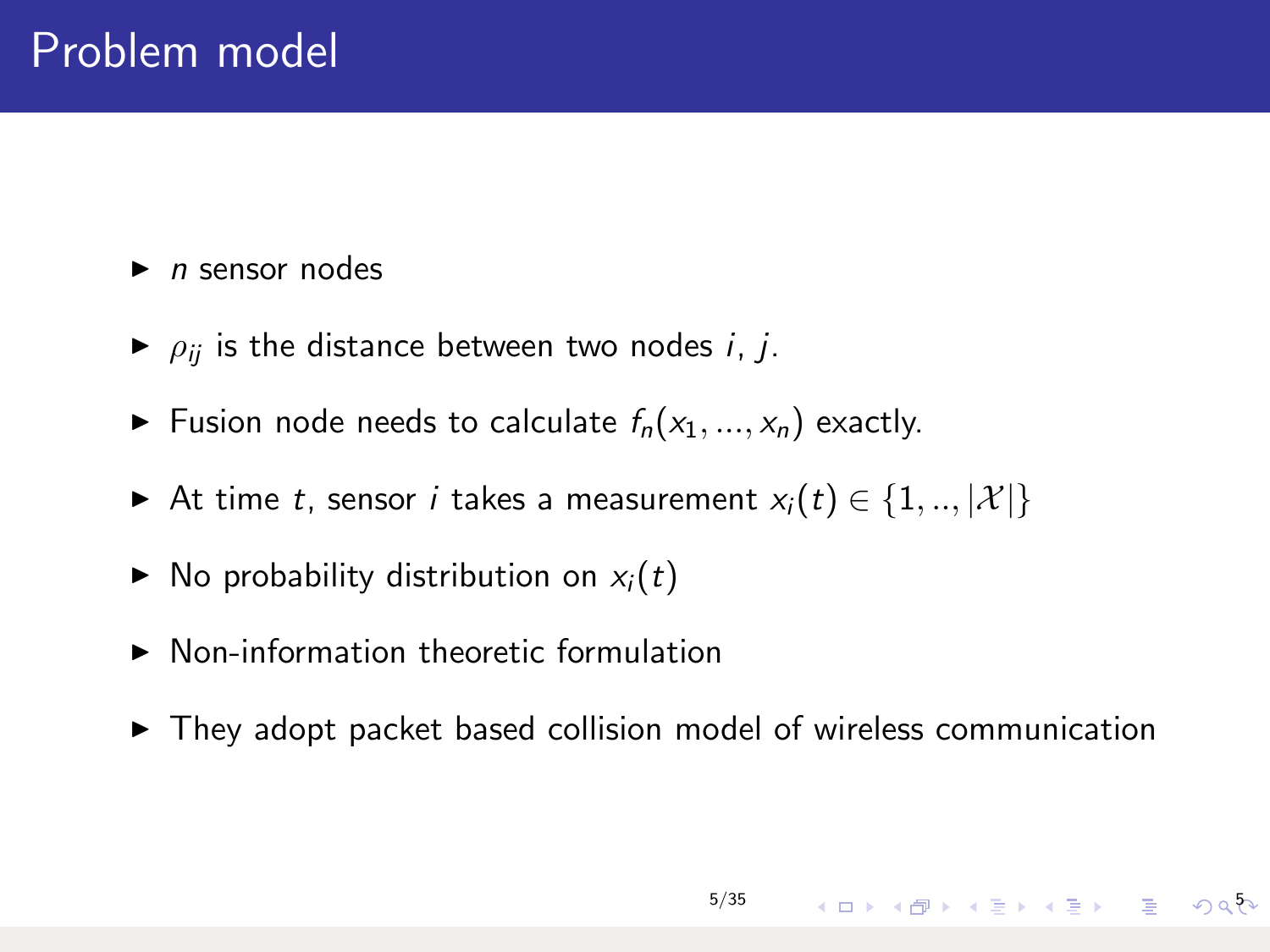- $\blacktriangleright$  All nodes share a common transmission range r.
- $\triangleright$  Receiver should be outside other transmitters' interference footprints
- $\triangleright$  Node *i* can succesuty transmit packet to *i* if
	- $\blacktriangleright$   $\rho_{ij} \leq r$
	- $\blacktriangleright$  and for every other simultaneously transmitting node  $k$ ,  $\rho_{ki}$  >  $(1+\Delta)r$
- $\triangleright$  Successful communication between two nodes takes place at a rate W bits/second.

[6/35](#page-0-0)

 $(1 - 4)$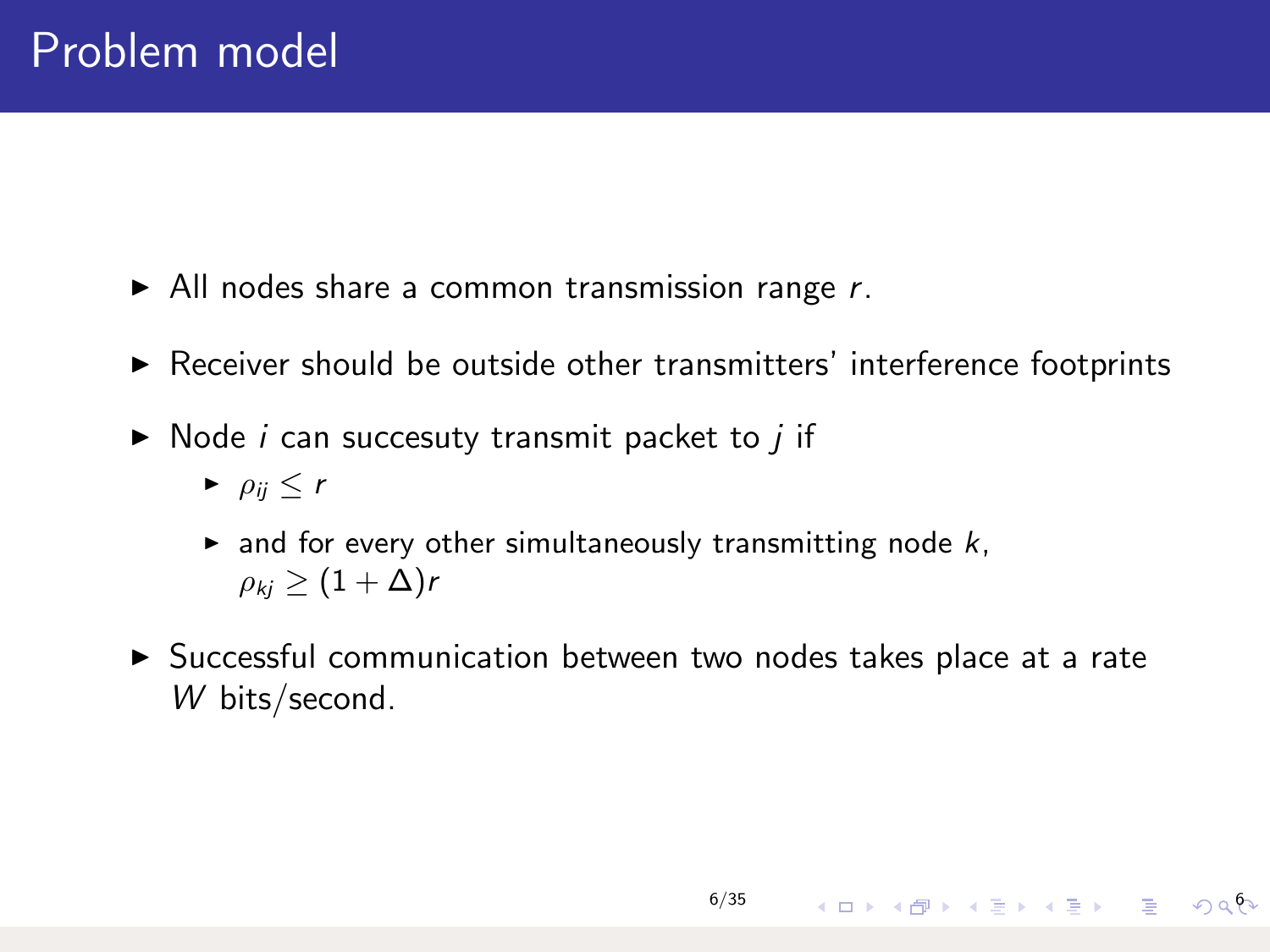### Problem model

 $\blacktriangleright$  ...

- $\blacktriangleright$  Block coding allowed:
- $M$  measurements of node 1:  $x_1 \rightarrow x_1(1), x_1(2), ..., x_1(M)$
- $\blacktriangleright$  *M* measurements of node 2:  $x_2 \rightarrow x_2(1), x_2(2), ..., x_2(M)$

- ▶ *M* measurements of node *n*:  $x_n \to x_n(1), x_n(2), ..., x_n(M)$
- ▶ *M* functions to compute:  $f(x_1(1), ..., x_n(1)), ..., f(x_1(M), ..., x_n(M))$
- ► The matrix of measurements  $\bar{x} \in \mathcal{X}^{Mn}$  is a  $n \times M$  matrix.
- If all M functions are computed in time  $T$ , the computational rate is  $R = \frac{M}{T}$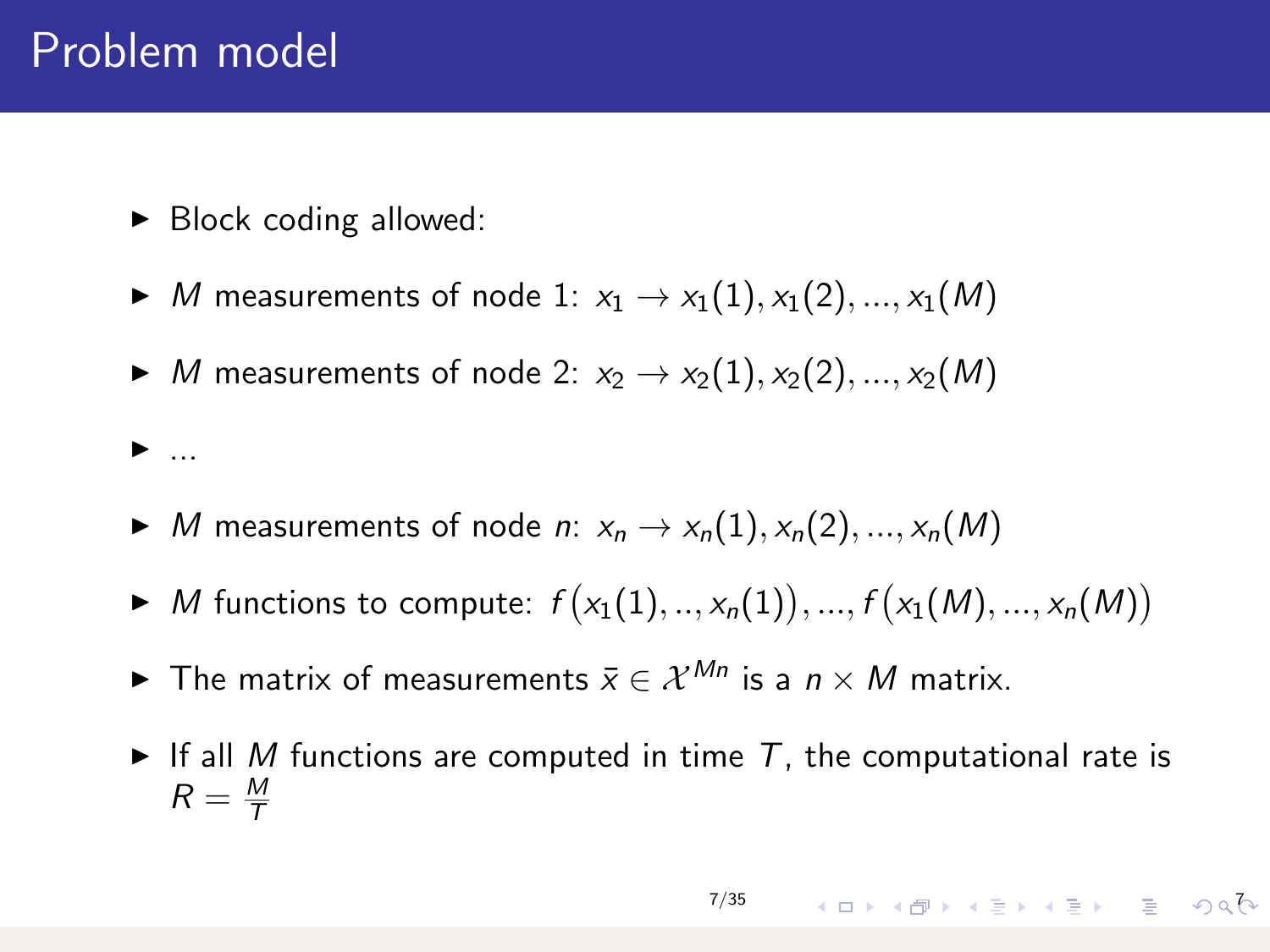## List of notations

- $\blacktriangleright$   $f_n : \mathcal{X}^n \to \mathcal{Y}_n$  is the function of interest.
- $\blacktriangleright$  R(f, n) is the range of  $f_n$
- $\blacktriangleright$   $S_{M,n}$  is a scheme or strategy
- $\blacktriangleright$   $\tau(\mathcal{S}_{M,n})$  is the time taken by scheme  $\mathcal{S}_{M,n}$  worst case over all  $X \in \mathcal{X}^{nM}$

$$
\blacktriangleright \ \mathsf{R}(\mathcal{S}_{M,n}) = \frac{M}{\mathsf{T}(\mathcal{S}_{M,n})}
$$
 is the rate of the scheme.

- $\blacktriangleright$   $R_{max}^{(n)}$  is the supremum of rates  $R(\mathcal{S}_{M,n})$  over all schemes  $\mathcal{S}_{M,n}$  and block length  $M \Rightarrow R_{max} = \mathsf{sup}_{S,M} \, \frac{M}{T(S_{M,n})}$
- $\blacktriangleright$   $G^{(n)}$  is the spatial graph consists of the set of n nodes, with edges between nodes that are within a distance  $r$  of each other.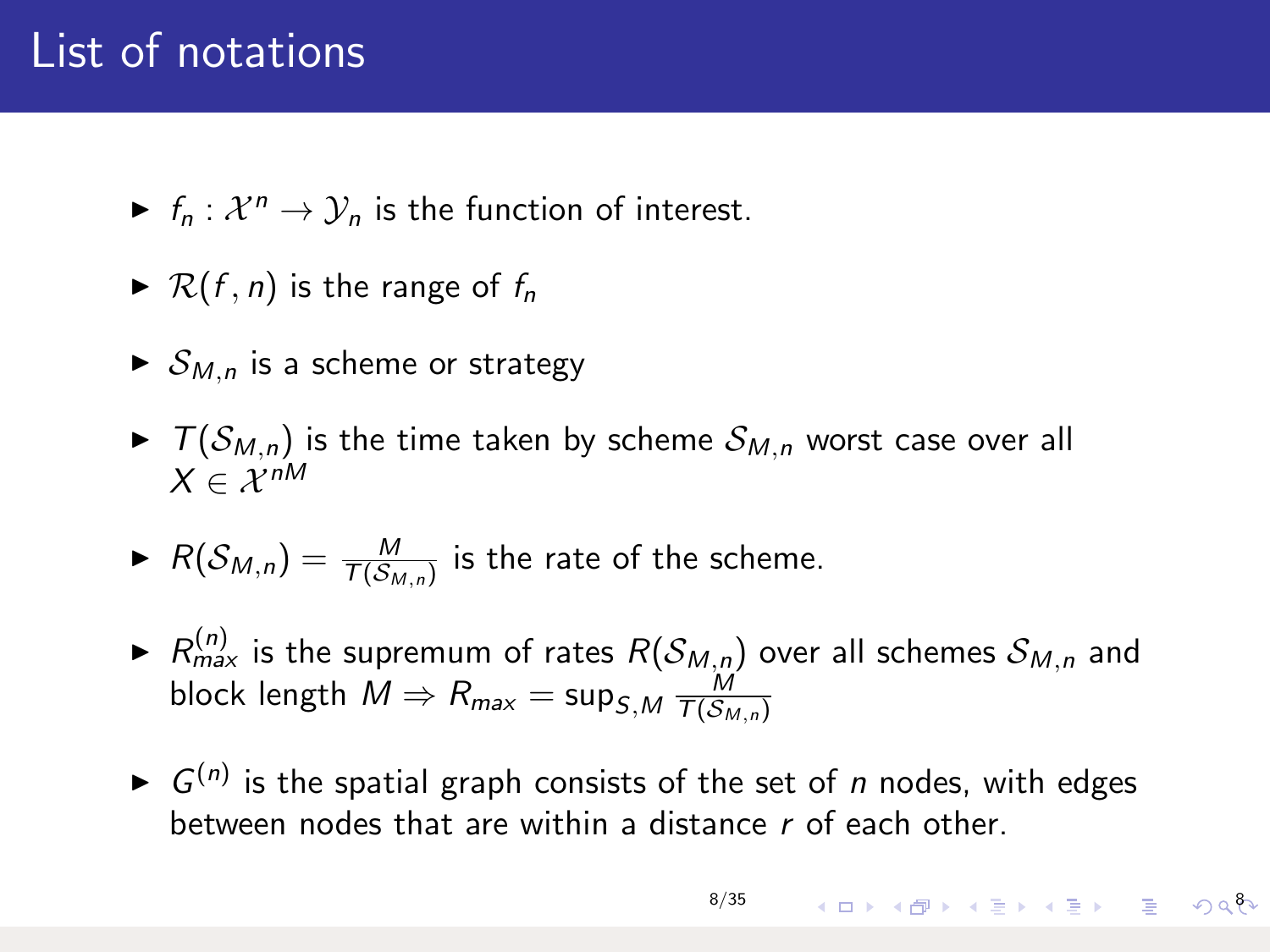## **Outline**

- $\blacktriangleright$  Model of the problem
- $\triangleright$  Network topologies
	- $\blacktriangleright$  Random planar network
	- $\blacktriangleright$  Collocated network
- $\blacktriangleright$  Classes of functions
	- $\blacktriangleright$  Type threshold function
	- $\blacktriangleright$  Type sensitive function

[9/35](#page-0-0)

9

 $\triangleright$  Results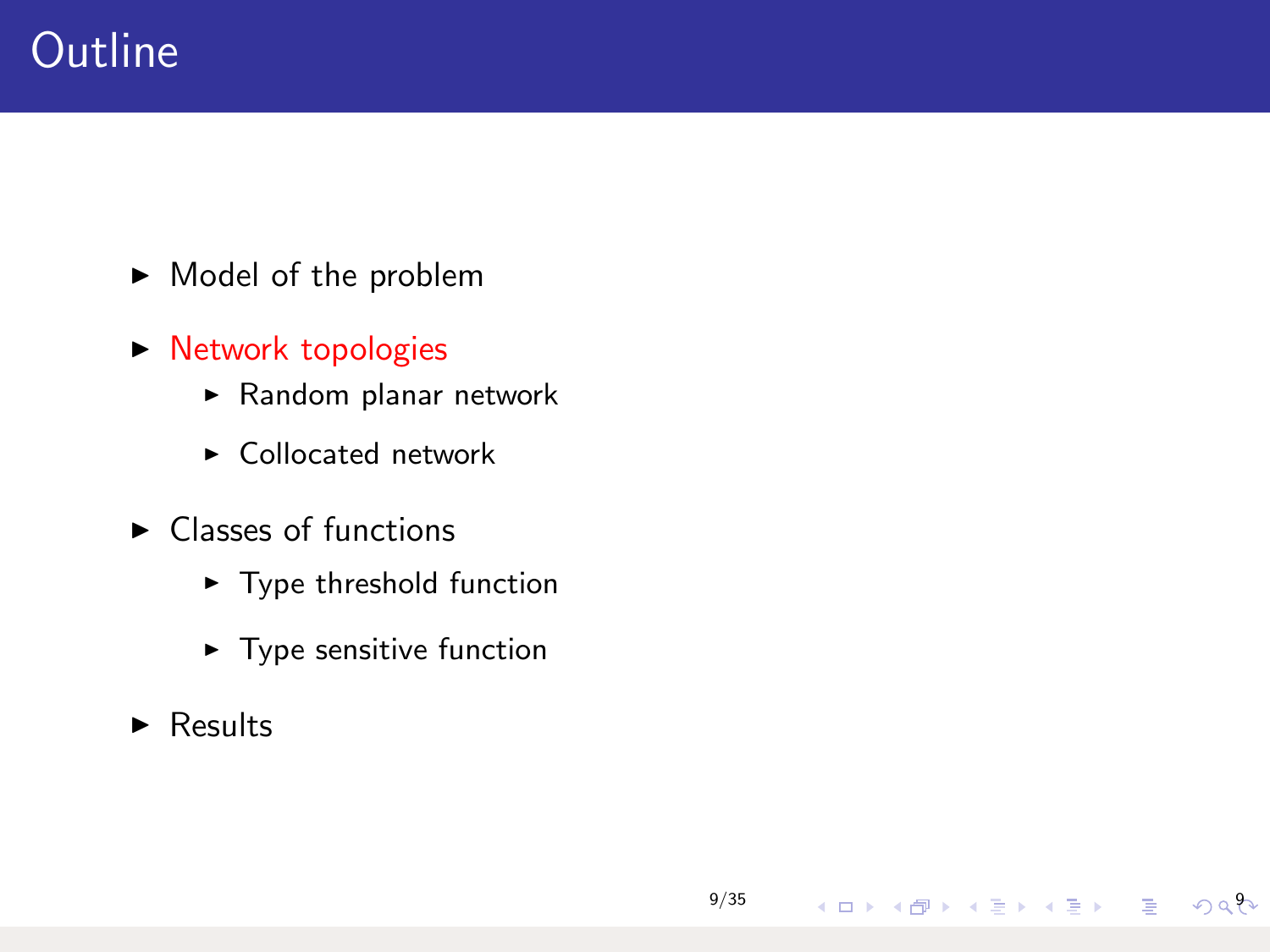## Network Topologies

- ▶ Collocated Networks: These are networks with  $\rho_{ii} \le r$  for all  $i, j$  so every transmission is heard by all nodes.
- $\blacktriangleright$  Random Planar Networks: The n nodes along with the sink node s are uniformly and independently distributed on a unit square
	- $\triangleright$  Note: The common range r of all the  $n$  nodes is so chosen that, by using multihop communication, the graph is connected





10

[10/35](#page-0-0)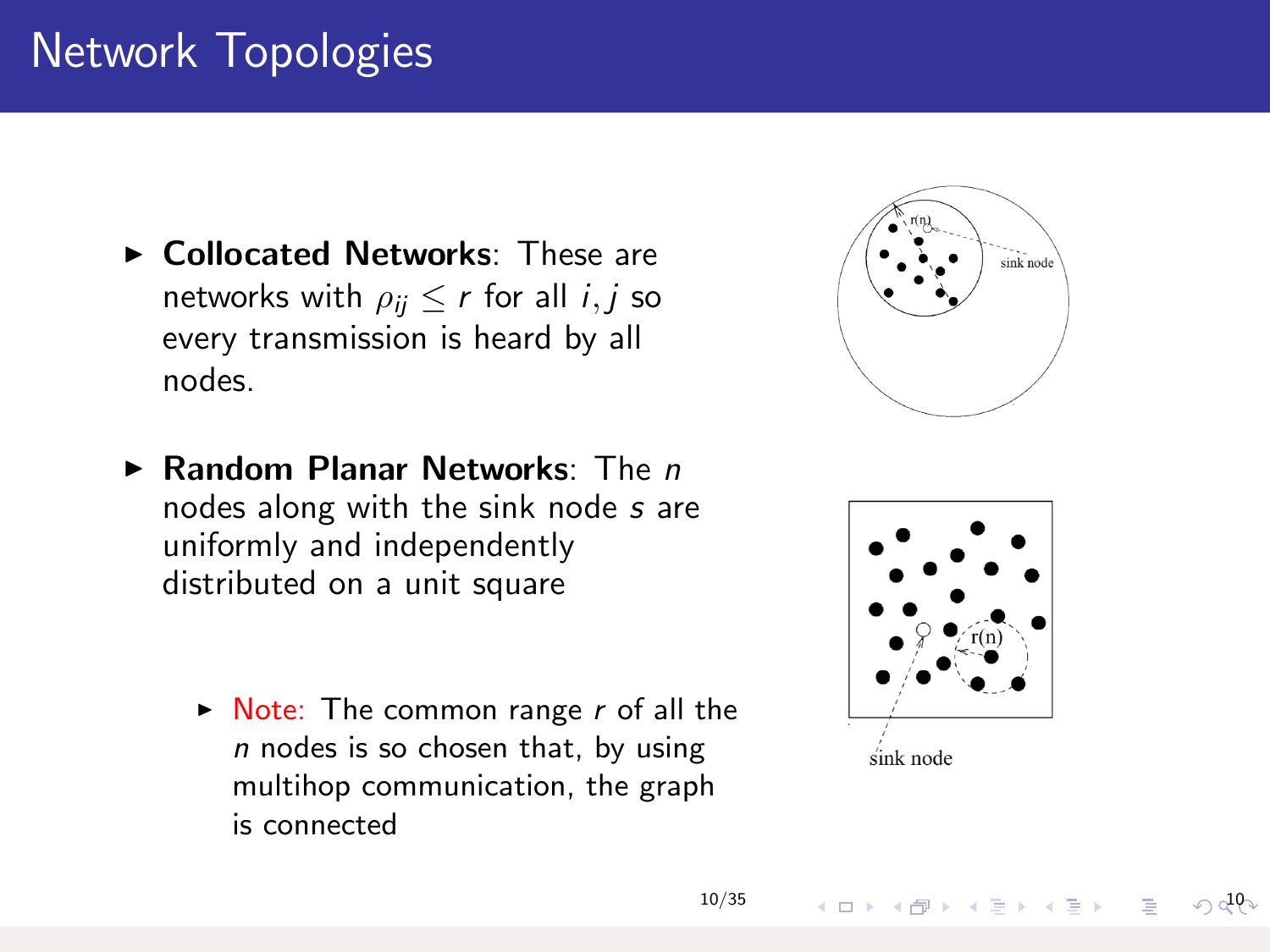#### Lemma:

For random planar networks, if range  $r(n) = \sqrt{\frac{2 \log n}{n}}$  then  $G^{(n)}$  is connected w.h.p. and  $d(G(n)) \leq c \log n$  w.h.p.

Result follows from earlier paper on critical power for asymptotic connectivity.

시다 시*마* 시대 시대 시대 시대 시대에서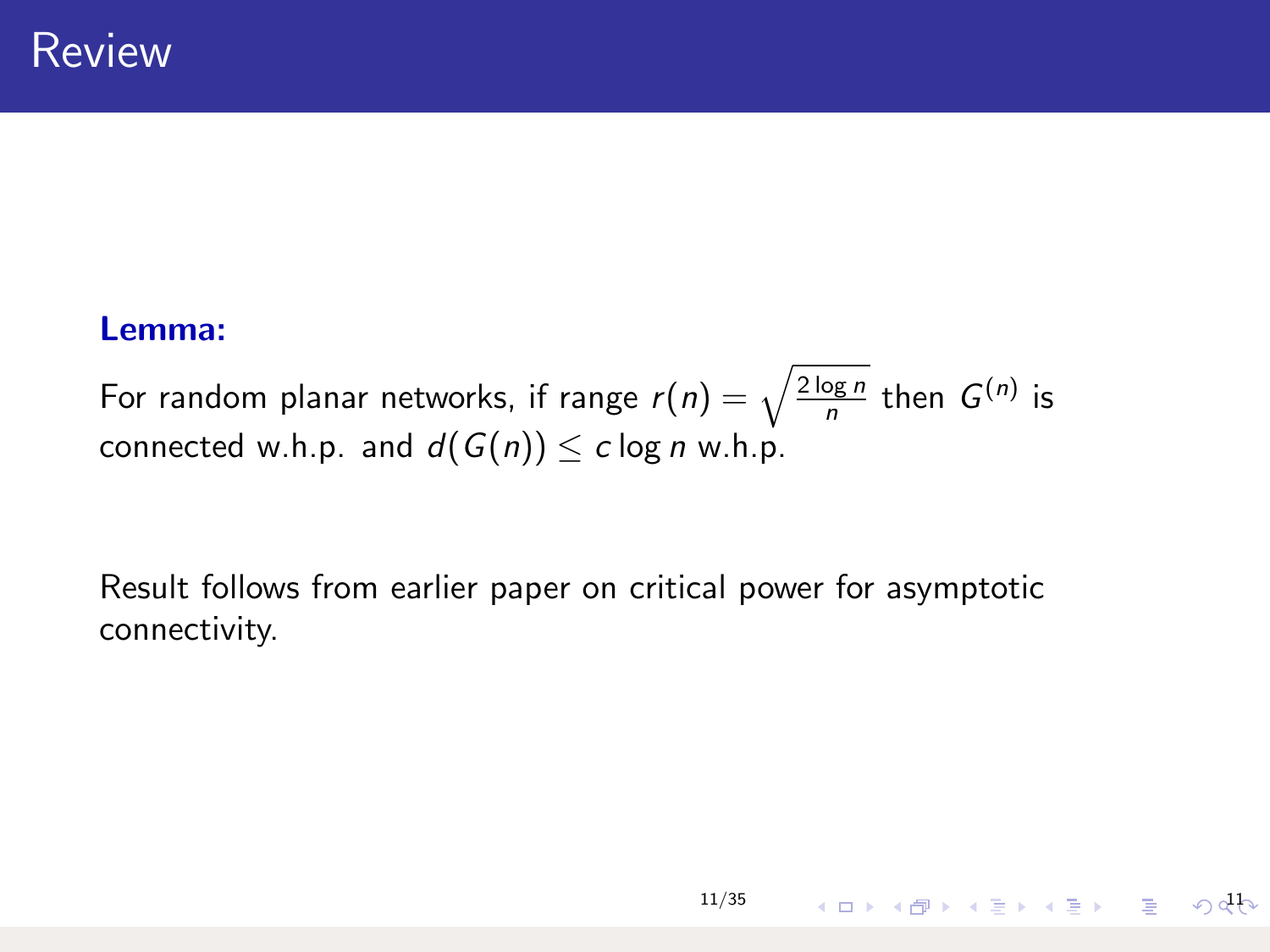- $\triangleright$  The sink node can receive at most W bits/s
- Representing  $f(.)$  requires  $log |\mathcal{R}(f, n)|$

$$
R_{\max}^{(n)} \leq \frac{W}{\log |\mathcal{R}(f, n)|} \tag{1}
$$

12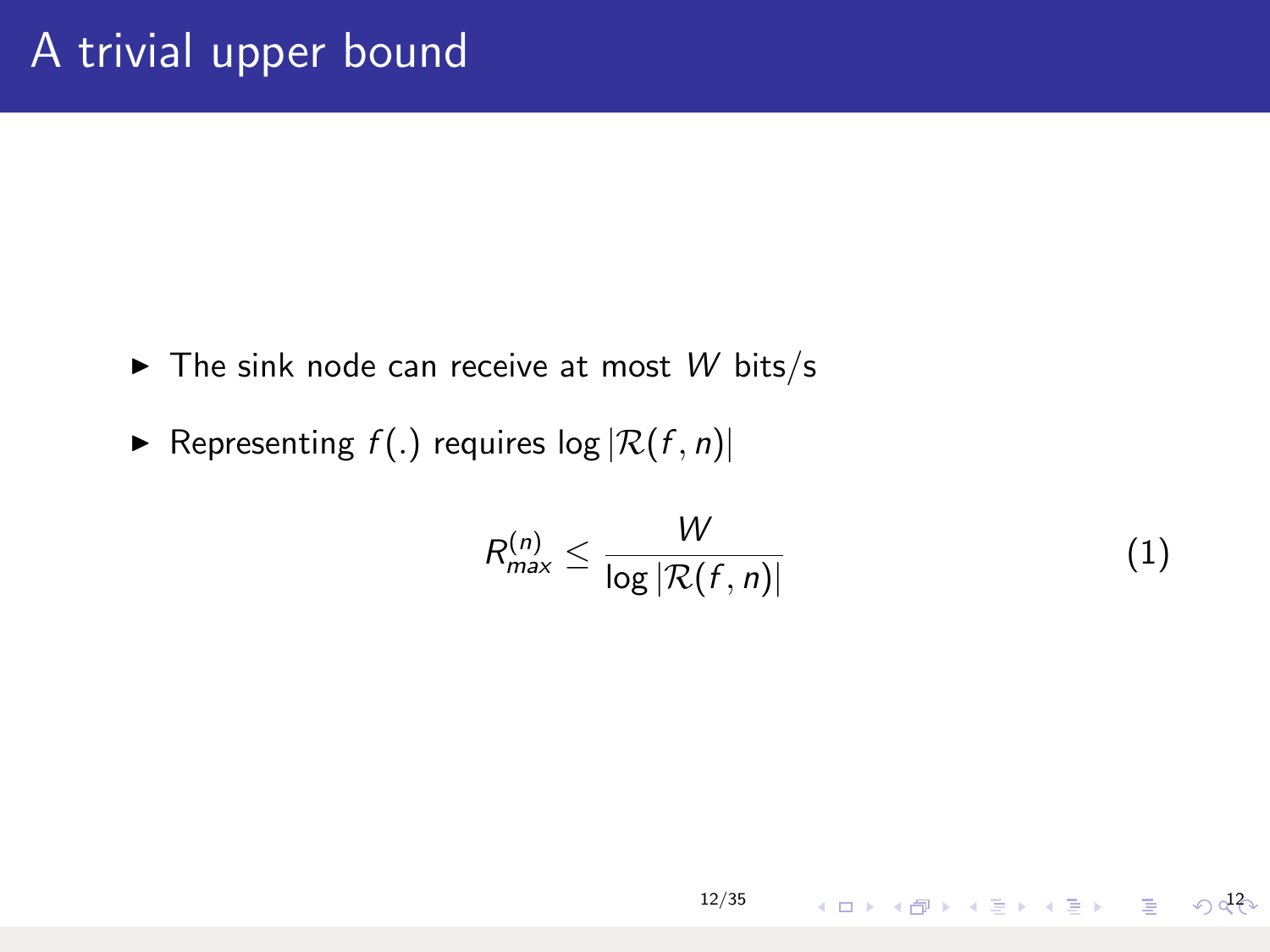## **Outline**

- $\blacktriangleright$  Model of the problem
- $\blacktriangleright$  Network topologies
	- $\blacktriangleright$  Random planar network
	- $\blacktriangleright$  Collocated network
- $\triangleright$  Classes of functions
	- $\blacktriangleright$  Type threshold function
	- $\blacktriangleright$  Type sensitive function

[13/35](#page-0-0)

네마 네 → 네 글 - 네 글 - 그는 - 이 아이

 $\triangleright$  Results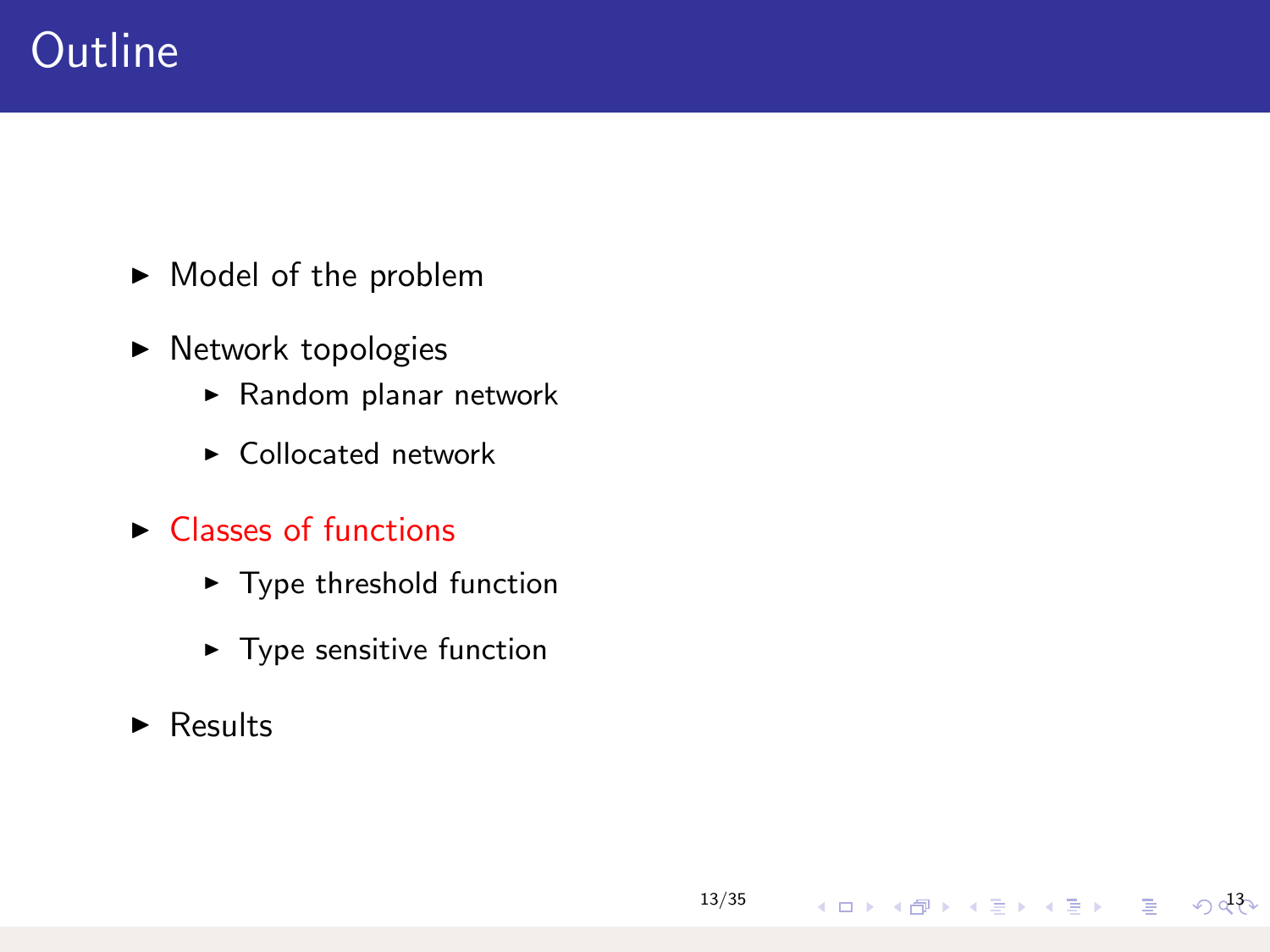# Types of functions

Divisible functions



### **Definition**

- ► given a subset  $S = \{i_1, ..., i_k\} \subset [n]$ , denote by  $x_S = [x_{i_1}, ..., x_{i_k}]$
- A function  $f: \mathcal{X}^n \to \mathcal{Y}_n$  is divisible if
	- $\blacktriangleright$   $|\mathcal{R}(f, n)|$  is nondecreasing in n
	- $\blacktriangleright$  given any partition  $\Pi(S)=\{S_1,..,S_j\}$  of  $S\subset [n]$ ,  $\exists$  a function  $g^{\Pi(S)}$

$$
f(\underline{x}_S) = g^{\Pi(S)}(f(\underline{x}_{S_1}), f(\underline{x}_{S_2}), ..., f(\underline{x}_{S_k}))
$$
 (2)

► Example max $(1, 2, 3, 4, 5)$  = max $(max(1, 2), max(3, 4), max(5))$ 

[14/35](#page-0-0) 14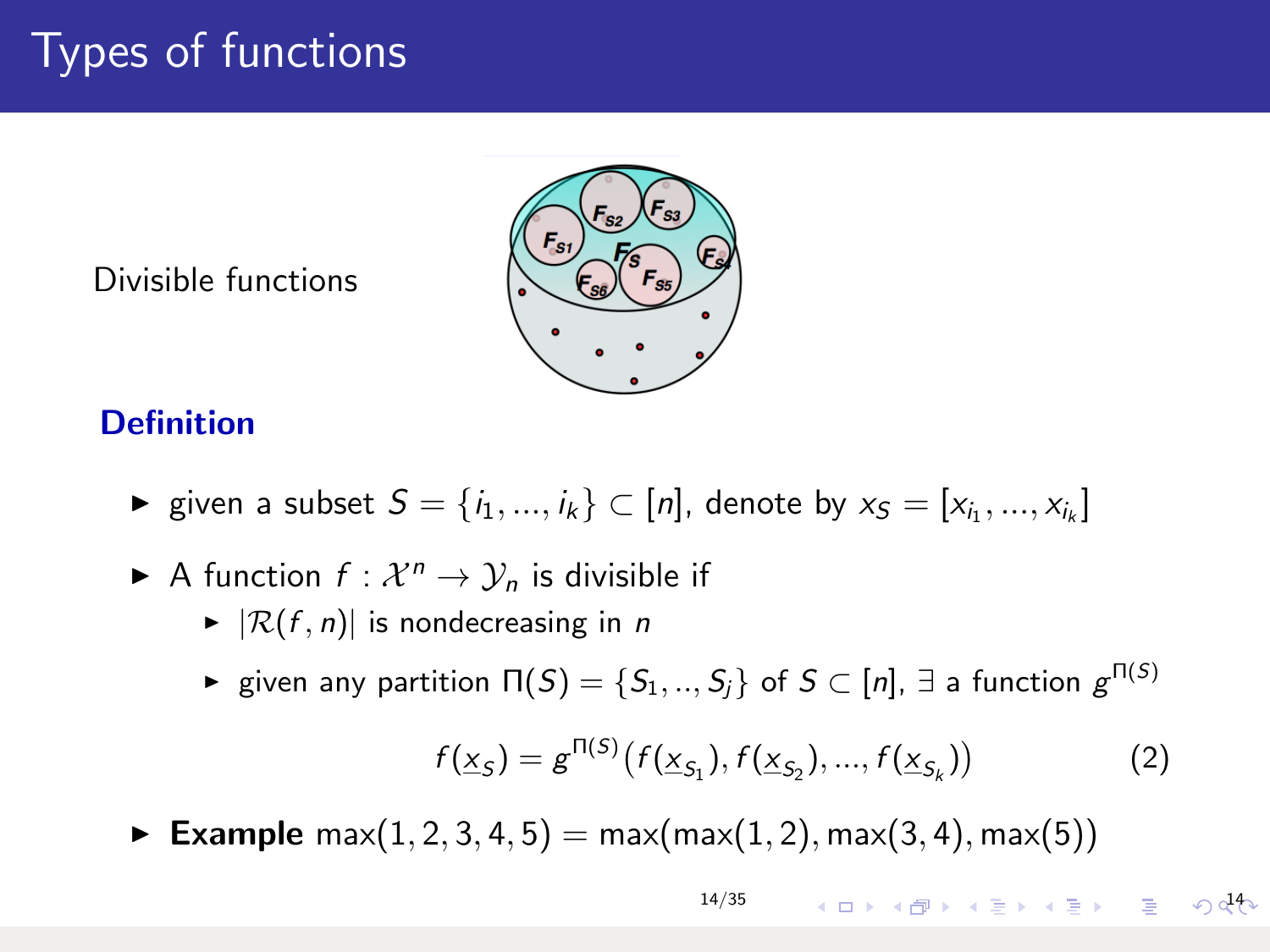## Computing divisible function over random planar network

#### Theorem

For a divisible function  $f$ , and  $d(G^{(n)}) = \mathcal{O}(\log |\mathcal{R}(f,n)|)$ ,  $R_{\textit{max}}(n) = \Theta(\frac{1}{\log |\mathcal{R}(f,n)|})$ Proof

- $\blacktriangleright$  Tessellation of plane into square cells of side  $\frac{r}{\sqrt{2}}$
- ► Cell Graph: Define on a set of non-empty cells as vertices
- $\blacktriangleright$  Two cells are adjacent if there are two nodes within each cell which are adjacent in  $G<sup>n</sup>$

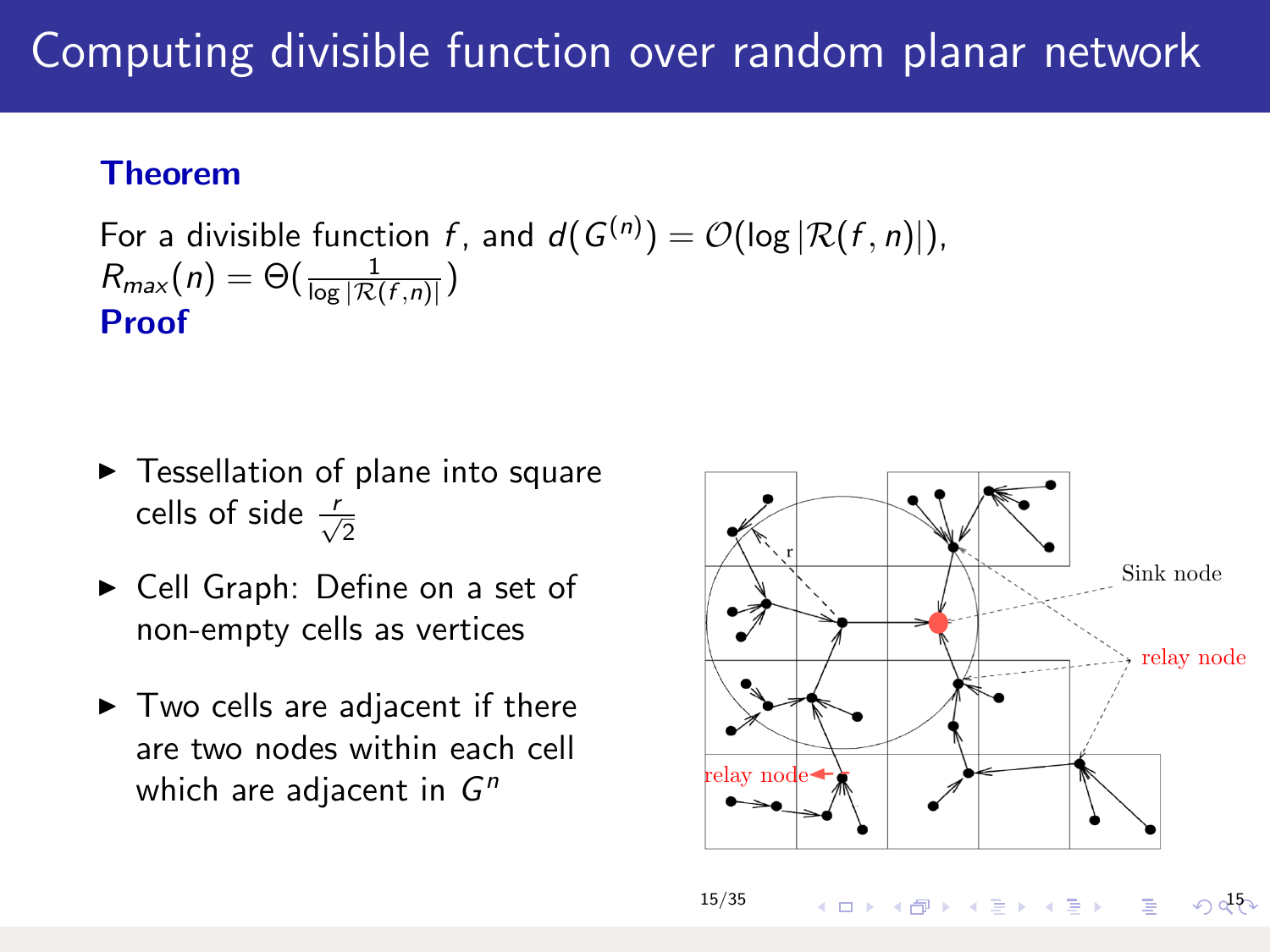- <span id="page-15-0"></span> $\triangleright$  Neighboring occupied cells can communicate with each other
- $\blacktriangleright$  Consider a rooted spanning tree of the cell graph
- $\triangleright$  Designate the cell with the sink node as the root, s
- $\triangleright$  Choose a relay node  $(u)$  in each cell and a parent  $(v)$  in the next cell towards the root
- $\blacktriangleright$  Each cell has one relay node (picked out of possibly multiple choices)

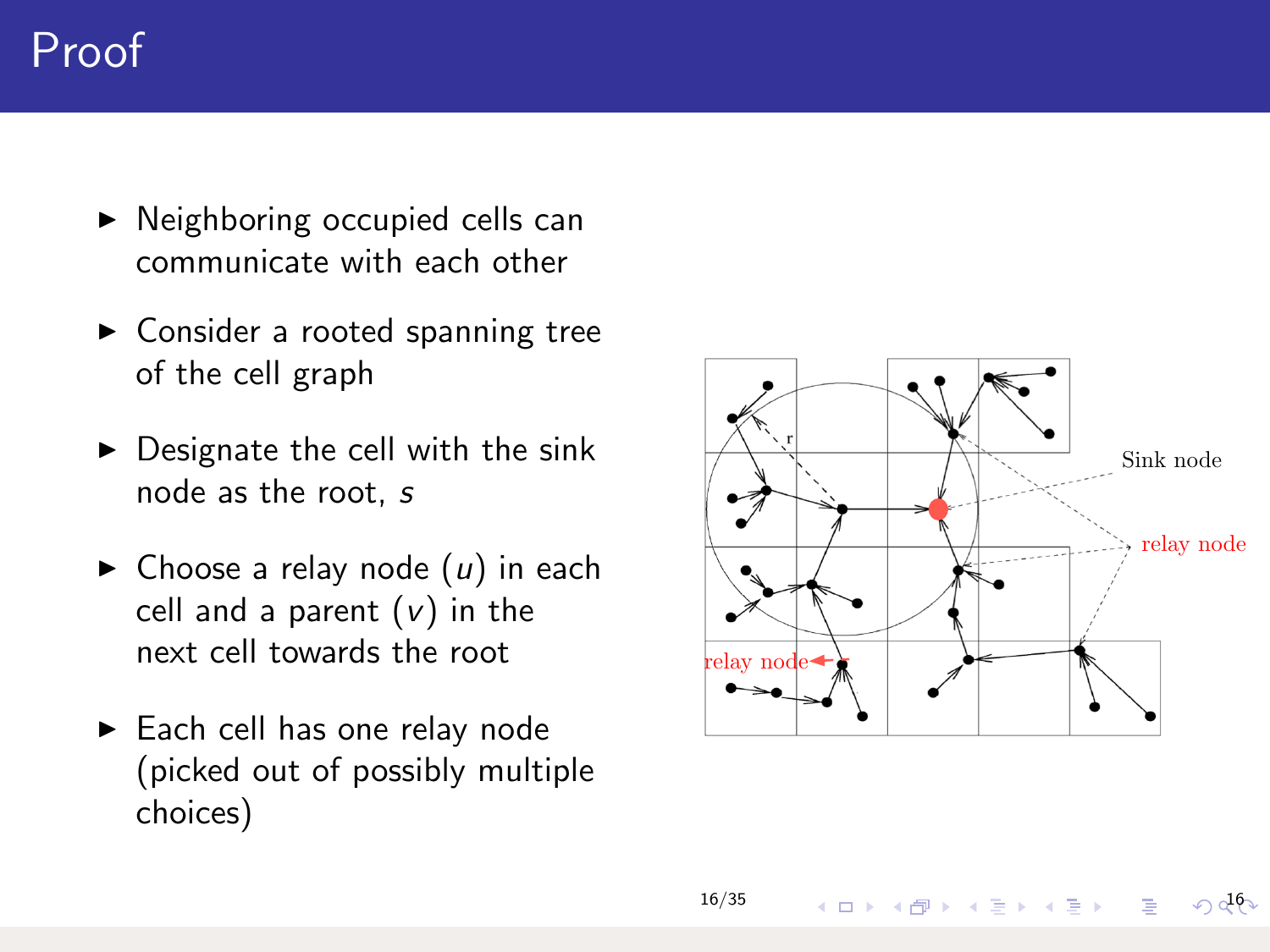- <span id="page-16-0"></span> $\blacktriangleright$  For each node u, define the descendant set  $D_u$  as
	- If u is a relay node of a c,  $D_u$ is the set of all nodes that either belong to c or to descendants of c
	- If u is the relay parent of  $\{u_1, ..., u_l\},\$  $D_u = \{u\} \cup D_{u_1} \cup ... \cup D_{u_l}.$
	- $\blacktriangleright$  Else  $D_u = u$
- $\blacktriangleright$  Locally compute and pass on along tree to root
	- $\blacktriangleright$  Collect data from  $deg(G^n)$ nodes within cell



- $\triangleright$  Collect functional value of  $log |\mathcal{R}(f_n)|$  bits from child cells
- $\blacktriangleright$  Pass on functional value of  $_{17/3}$ [log](#page-0-0)  $\left| \mathcal{R}(f_n) \right|$  $\left| \mathcal{R}(f_n) \right|$  $\left| \mathcal{R}(f_n) \right|$  $\left| \mathcal{R}(f_n) \right|$  $\left| \mathcal{R}(f_n) \right|$  $\left| \mathcal{R}(f_n) \right|$  [bit](#page-16-0)[s](#page-17-0) [to](#page-0-0) [pa](#page-34-0)[re](#page-0-0)[nt](#page-34-0) [ce](#page-0-0)[ll](#page-34-0)  $\Omega$ d $h$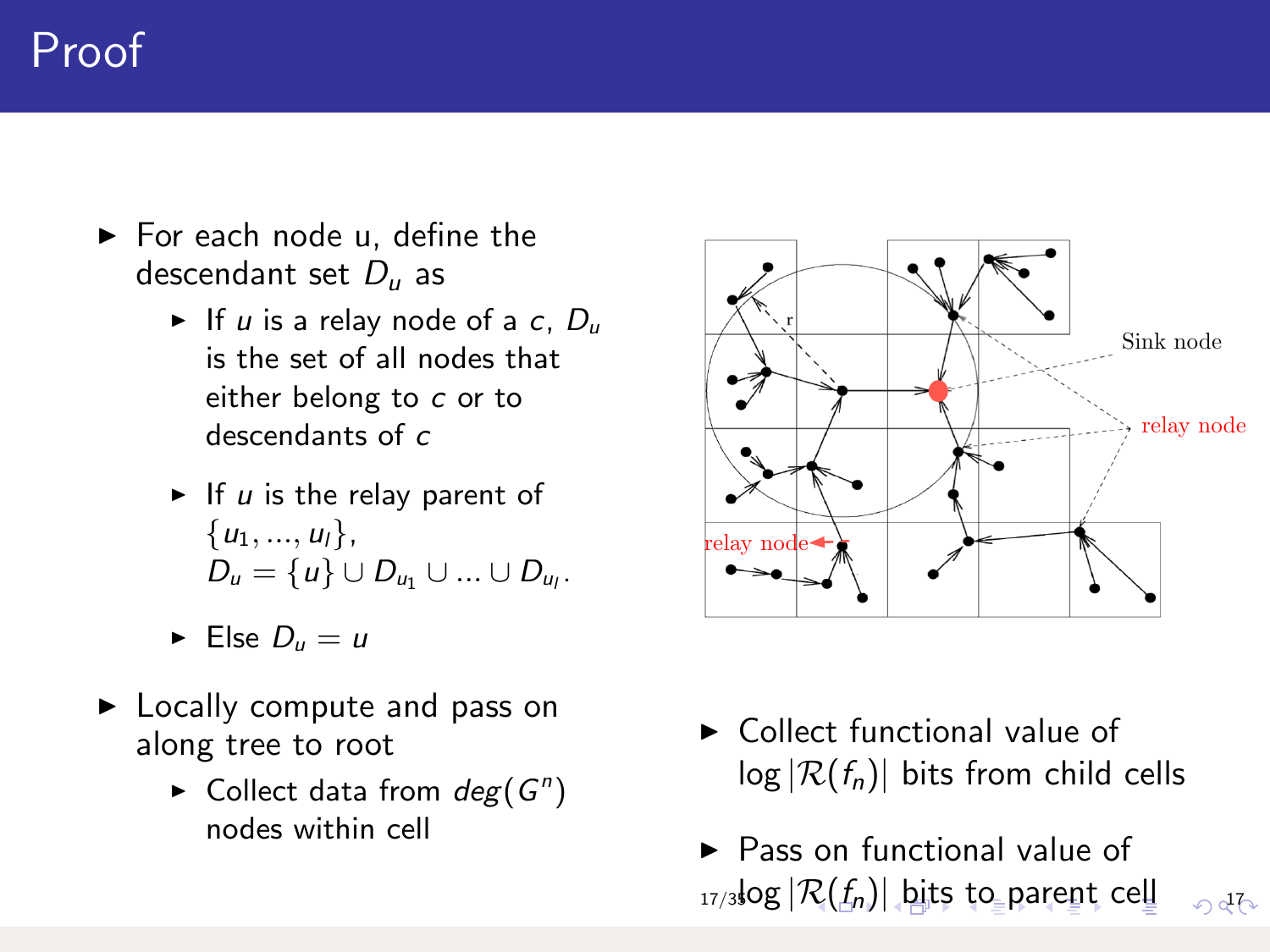## <span id="page-17-0"></span>Computing a divisible function

### Special cases

 $\blacktriangleright$  Data Downloading:

$$
\log |\mathcal{R}(f,n)| = \log |\mathcal{X}^n| = \mathcal{O}(n) \Rightarrow R_{\text{max}}(n) = \Theta(\frac{1}{n}) \tag{3}
$$

if  $d(G^n) = \mathcal{O}(n)$  (For any connected graph)

 $\blacktriangleright$  Frequency histogram or the type-vector

$$
\underline{\tau}(\underline{x}) = [\tau_1(\underline{x}), \tau_2(\underline{x}), ..., \tau_{|\mathcal{X}|}(\underline{x})] \tag{4}
$$

where

$$
\tau_i(\underline{x}) = |\{j : x_j = i\}| \tag{5}
$$

is the number of occurrences of  $i$  in  $x$ .

$$
18/35 \longrightarrow \Box \rightarrow \Box \Box \rightarrow \Box \Box \rightarrow \Box \equiv \rightarrow \Box \equiv \Box \Box \Box \Box \Box
$$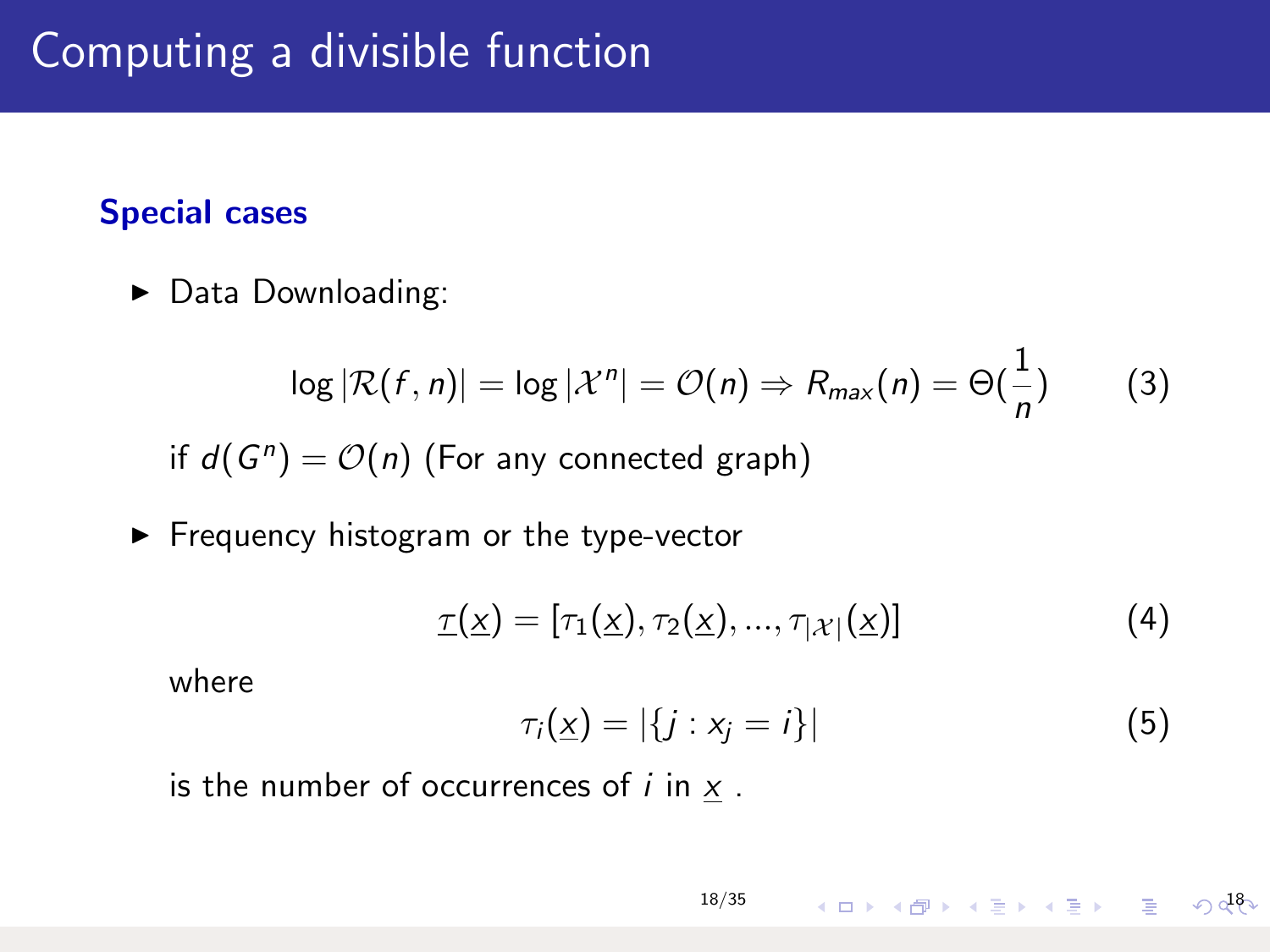The number of type vectors of a vector of size  $n$  is the number of nonnegative integer solutions to the equation

$$
y_1 + y_2 + \ldots + y_{|\mathcal{X}|} = n \tag{6}
$$

$$
|\mathcal{R}(f,n)| = {n+|\mathcal{X}|-1 \choose |\mathcal{X}|-1}
$$
 (7)

and

$$
\left(\frac{n}{|\mathcal{X}|}\right)^{|\mathcal{X}|} \le \binom{n+|\mathcal{X}|-1}{|\mathcal{X}|-1} \le (n+1)^{|\mathcal{X}|} \tag{8}
$$

$$
R_{\max}(n) = \Theta(\frac{1}{\log n}) \text{ if } d(G^n) = \mathcal{O}(\log n) \tag{9}
$$

if  $r(n)$  is chosen properly  $\Rightarrow d(G^n) = \mathcal{O}(\log n)$  w.h.p

[19/35](#page-0-0) 네마 네 - 네 - 네트 - 네트 - 트레이어 - 네마 - 네마 - 트레이어 - 트레이어 - 트레이어 - 트레이어 - 트레이어 - 트레이어 - 트레이어 - 트레이어 - 트레이어 -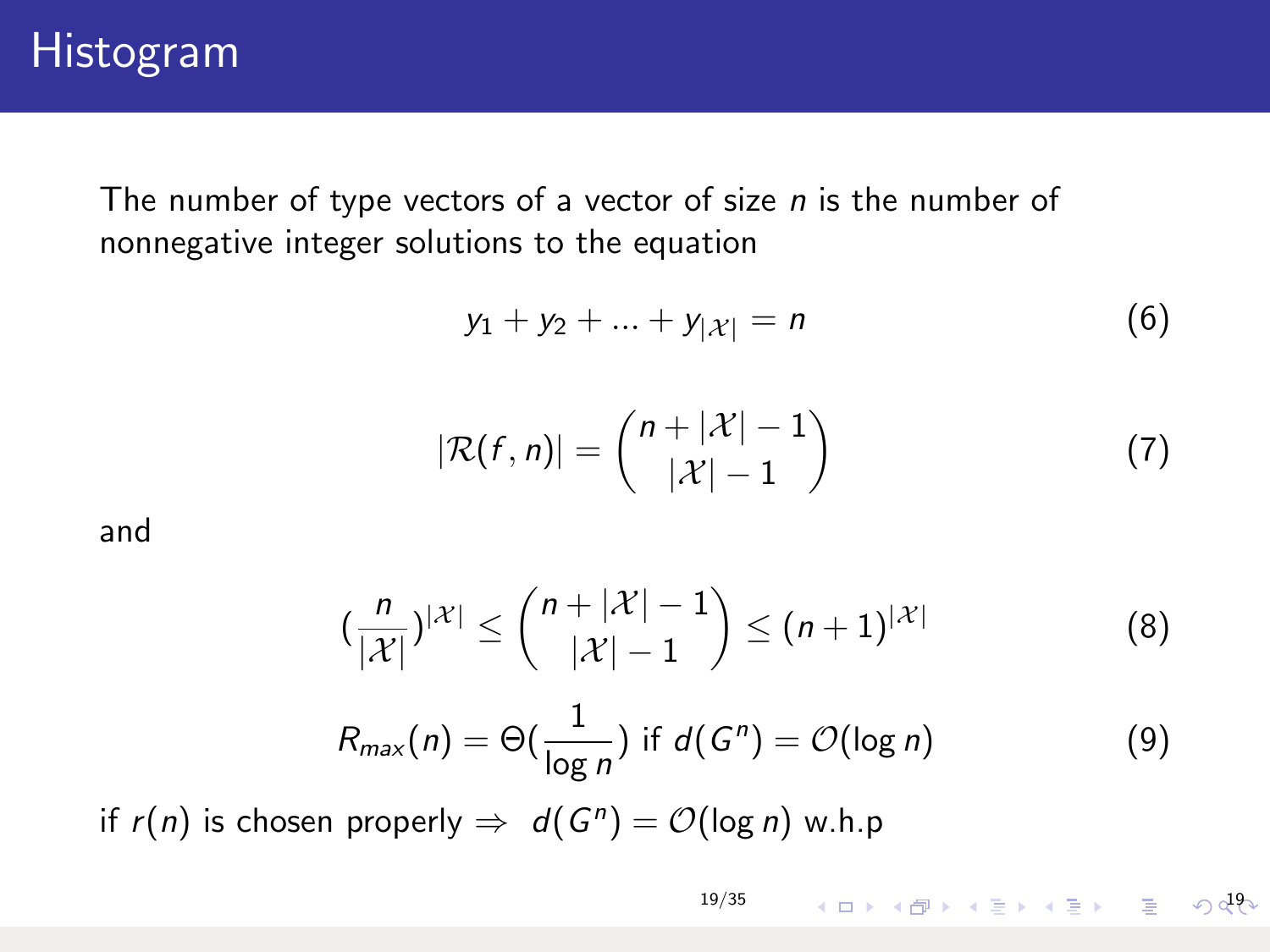### **Definition**

Functions which are invariant with respect to permutations of their arguments.

$$
f(x_1, ..., x_n) = f(\sigma(x_1, ..., x_n)) \text{ for all permutations } \sigma \qquad (10)
$$

#### **Note**

Symmetric functions depend only on type vector  $\tau = (\tau_1, \tau_2, ..., \tau_{|\mathcal{X}|})$ 

$$
f_n(x_1, ..., x_n) = \bar{f}(\tau_1, \tau_2, ..., \tau_{|\mathcal{X}|})
$$
\n(11)

#### **Note**

The data generated by a sensor is of primary importance, rather than its identity.

$$
20/35 \qquad \qquad \overline{1 \cup 1} \rightarrow \overline{1 \cup 2} \rightarrow \overline{1 \cup 2} \rightarrow \overline{1 \cup 2} \rightarrow \overline{1 \cup 2} \rightarrow \overline{1 \cup 2} \rightarrow \overline{1 \cup 2} \rightarrow \overline{1 \cup 2} \rightarrow \overline{1 \cup 2} \rightarrow \overline{1 \cup 2} \rightarrow \overline{1 \cup 2} \rightarrow \overline{1 \cup 2} \rightarrow \overline{1 \cup 2} \rightarrow \overline{1 \cup 2} \rightarrow \overline{1 \cup 2} \rightarrow \overline{1 \cup 2} \rightarrow \overline{1 \cup 2} \rightarrow \overline{1 \cup 2} \rightarrow \overline{1 \cup 2} \rightarrow \overline{1 \cup 2} \rightarrow \overline{1 \cup 2} \rightarrow \overline{1 \cup 2} \rightarrow \overline{1 \cup 2} \rightarrow \overline{1 \cup 2} \rightarrow \overline{1 \cup 2} \rightarrow \overline{1 \cup 2} \rightarrow \overline{1 \cup 2} \rightarrow \overline{1 \cup 2} \rightarrow \overline{1 \cup 2} \rightarrow \overline{1 \cup 2} \rightarrow \overline{1 \cup 2} \rightarrow \overline{1 \cup 2} \rightarrow \overline{1 \cup 2} \rightarrow \overline{1 \cup 2} \rightarrow \overline{1 \cup 2} \rightarrow \overline{1 \cup 2} \rightarrow \overline{1 \cup 2} \rightarrow \overline{1 \cup 2} \rightarrow \overline{1 \cup 2} \rightarrow \overline{1 \cup 2} \rightarrow \overline{1 \cup 2} \rightarrow \overline{1 \cup 2} \rightarrow \overline{1 \cup 2} \rightarrow \overline{1 \cup 2} \rightarrow \overline{1 \cup 2} \rightarrow \overline{1 \cup 2} \rightarrow \overline{1 \cup 2} \rightarrow \overline{1 \cup 2} \rightarrow \overline{1 \cup 2} \rightarrow \overline{1 \cup 2} \rightarrow \overline{1 \cup 2} \rightarrow \overline{1 \cup 2} \rightarrow \overline{1 \cup 2} \rightarrow \overline{1 \cup 2} \rightarrow \overline{1 \cup 2} \rightarrow \overline{1 \cup 2} \rightarrow \overline{1 \cup 2} \rightarrow \overline{1 \cup 2} \rightarrow \overline{1 \cup 2} \rightarrow \overline{1 \cup 2} \rightarrow \overline{1 \cup 2} \rightarrow \overline{1 \cup 2} \rightarrow \overline{
$$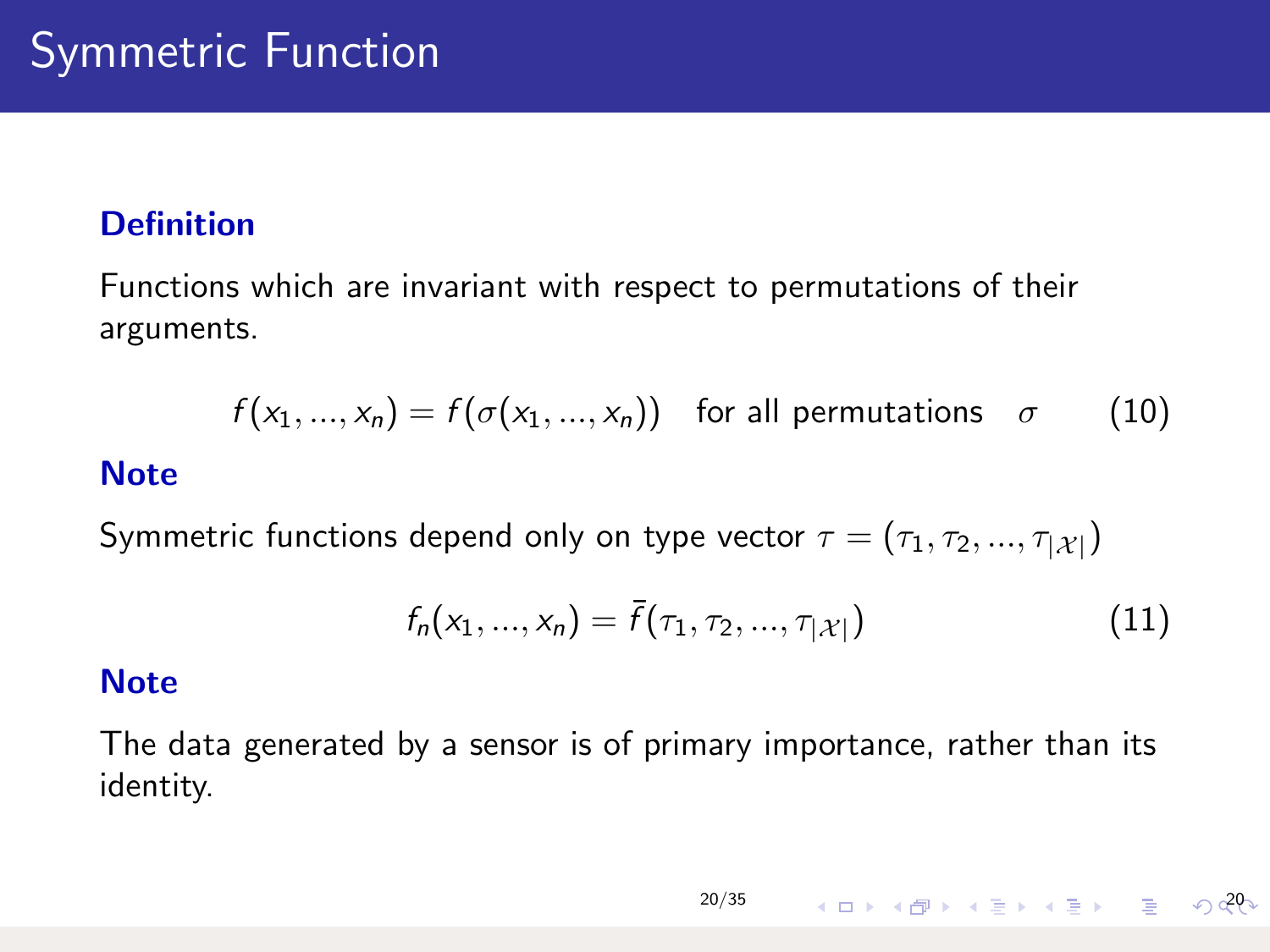## Computing a Symmetric Function

 $\triangleright$  An obvious strategy to compute any symmetric function is to simply communicate the entire type or frequency-histogram

$$
R_{\text{max}} = \Omega(\frac{1}{\log n})
$$
\n(12)

- $\blacktriangleright$  Is it possible to do better?
- $\blacktriangleright$  Two disjoint subclasses
	- $\blacktriangleright$  Type-Sensitive Functions
	- $\blacktriangleright$  Type-Threshold Functions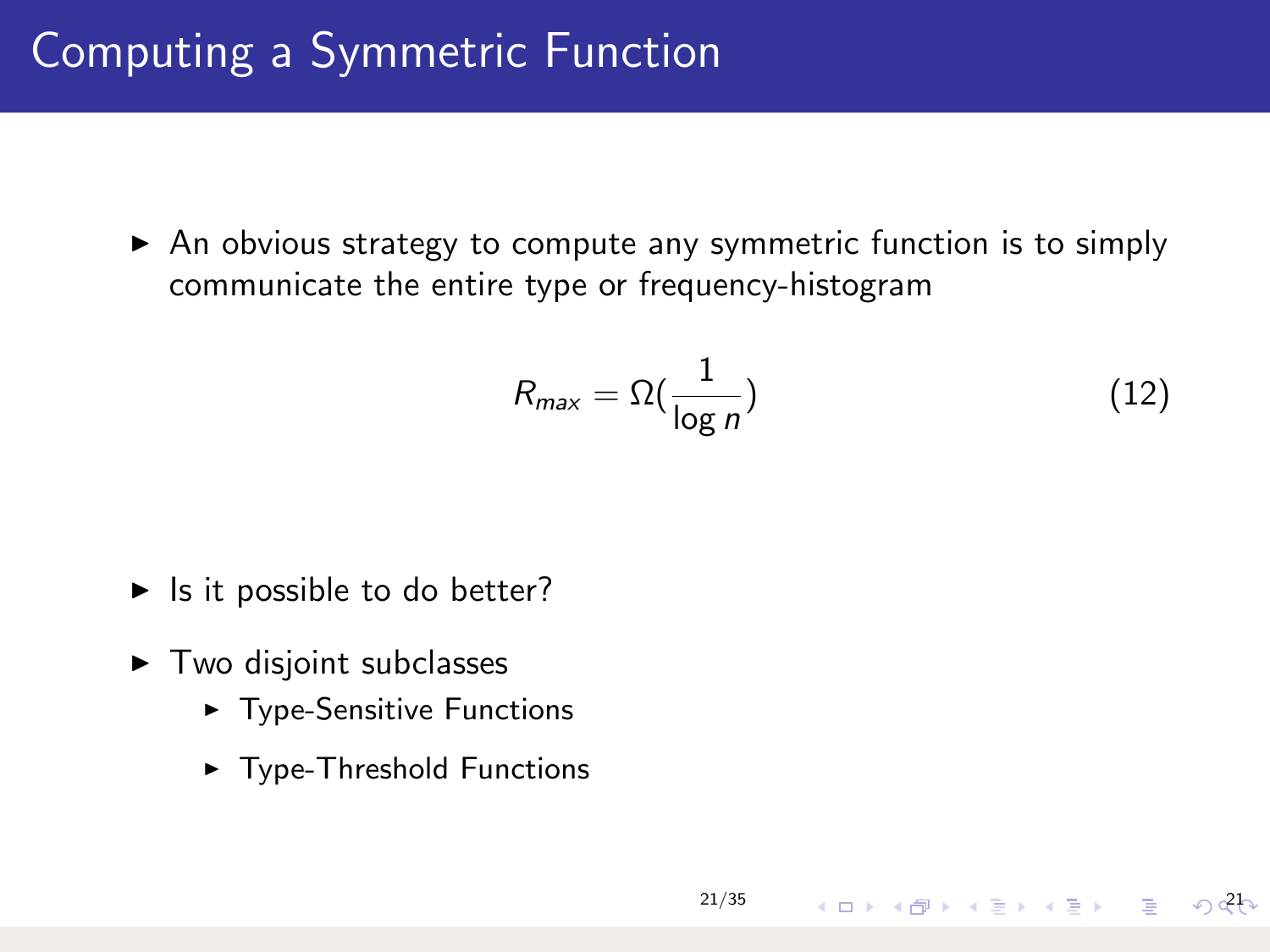# Type-Sensitive Functions

A symmetric function is type-sensitive if  $\exists$  0  $<$   $\gamma$   $<$  1, and  $k$   $\in$   $\mathsf{Z}^{+}$ , and any  $j \leq n - \lfloor \gamma n \rfloor$ , given any subset  $\{x_1, ..., x_i\}$ , there are two subsets of values  $\{y_{i+1},..., y_n\}$  and  $\{z_{i+1},..., z_n\}$  such that

$$
f(x_1, ..., x_j, z_{j+1}, ..., z_n) \neq f(x_1, ..., x_j, y_{j+1}, ..., y_n)
$$
 (13)

- ► There is a  $\gamma$  such that a fraction  $\gamma$  of values is never enough to pin down the value of the function  $f_n$
- $\triangleright$  The value of a type-sensitive function cannot be determined if a large enough fraction of the arguments are un-known.

#### Examples

- $\blacktriangleright$  Mode : If more than half the  $x_i$ 's are unknown, the mode is undetermined
- $\blacktriangleright$  Mean, Median, Majority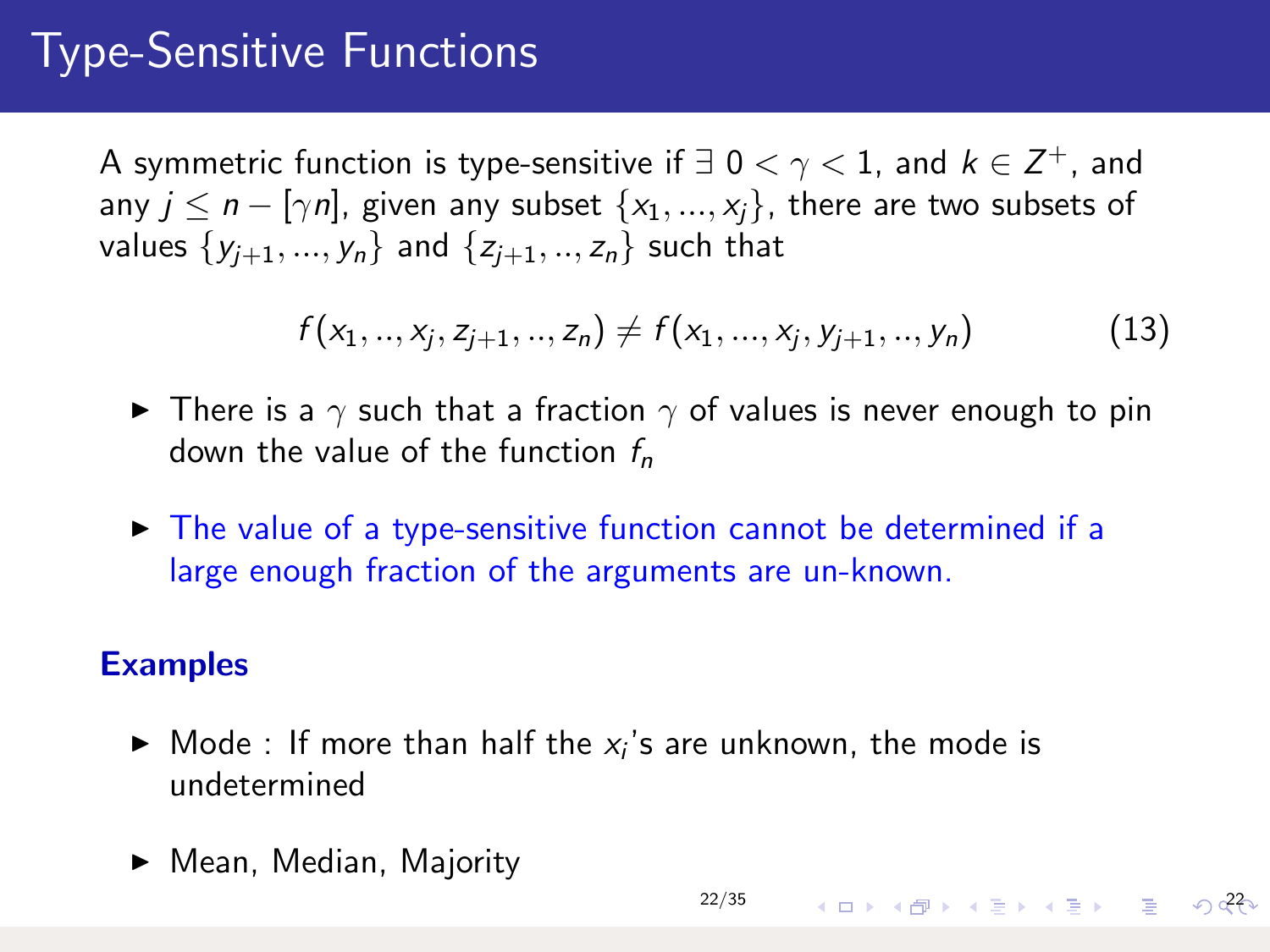A symmetric function f is said to be type-threshold if  $\exists \theta$ -vector called the threshold vector, such that

$$
f(\underline{x}) = \overline{f}(\underline{\tau}(\underline{x})) = \overline{f}(\min(\underline{\tau}(\underline{x}), \underline{\theta})) \text{ for all } x \in \mathcal{X}^n \tag{14}
$$

 $\triangleright$  Only want to know whether each  $\tau_i$  exceeds a threshold  $\theta_i$ **Examples** 

- $\blacktriangleright$  Max, Min:  $\theta = [1, 1, ..., 1]$
- $\blacktriangleright$   $k^{th}$  largest value:  $\theta = [1, 1, ..., 1]$
- $\blacktriangleright$  Mean of the k largest values:
- Indicator function  $I\{x_i = k \text{ for some } i\}$ , with  $\theta = [0, 0, ..., 1, ..., 0, 0]$

$$
23/35 \qquad \qquad 4 \quad \square \rightarrow \qquad 4 \quad \overline{\square} \rightarrow \qquad 4 \quad \overline{\equiv} \rightarrow \qquad 4 \quad \overline{\equiv} \rightarrow \qquad \overline{\equiv} \qquad \textcircled{1} \quad \textcircled{2} \overline{\updownarrow} \rightarrow \qquad
$$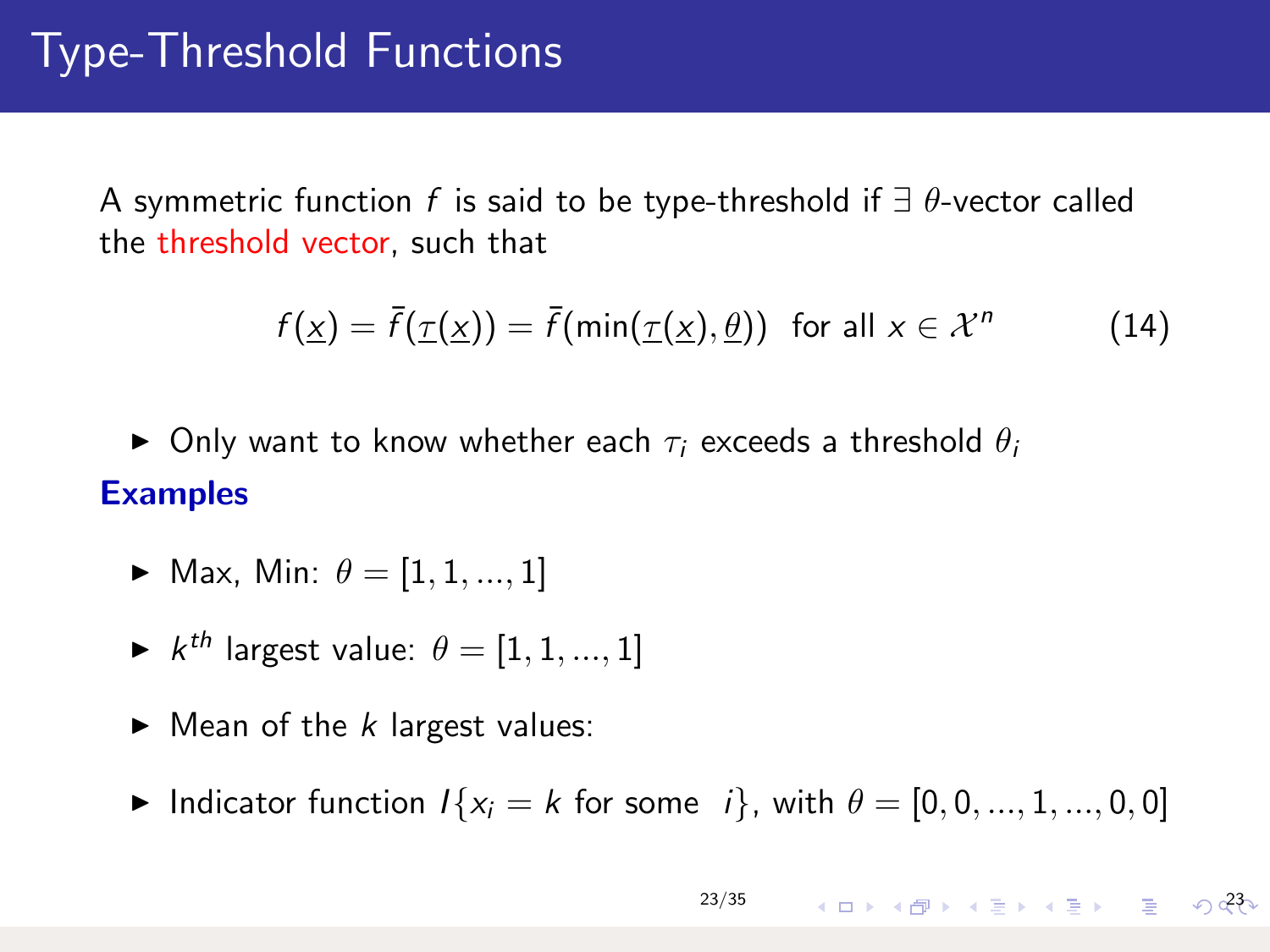## Collision-free strategies (CFS) in collocated Networks

 $\triangleright$  Without loss of generality, suppose that time is slotted, and one bit is transmitted in each slot.  $W = 1$ 

### Collision-free strategy

 $\blacktriangleright$  ...

 $\triangleright$  is a strategy which is required to explicitly avoid collisions. consists of

$$
\phi_m: \{0, 1\}^{m-1} \to \{1, ..., n\} \tag{15}
$$

$$
\psi_m: \mathcal{X}^N \times \{0,1\}^{m-1} \to \{0,1\} \tag{16}
$$

- $\blacktriangleright$  Node  $\phi_1$  transmit packet  $\psi_1(x_{\phi_1})$  at time 1.
- $\blacktriangleright$  Node  $\phi_2(\psi_1(x_{\phi_1}))$  transmit packet  $\psi_2(\psi_1(x_{\phi_1}),x_{\phi_2})$  at time 2.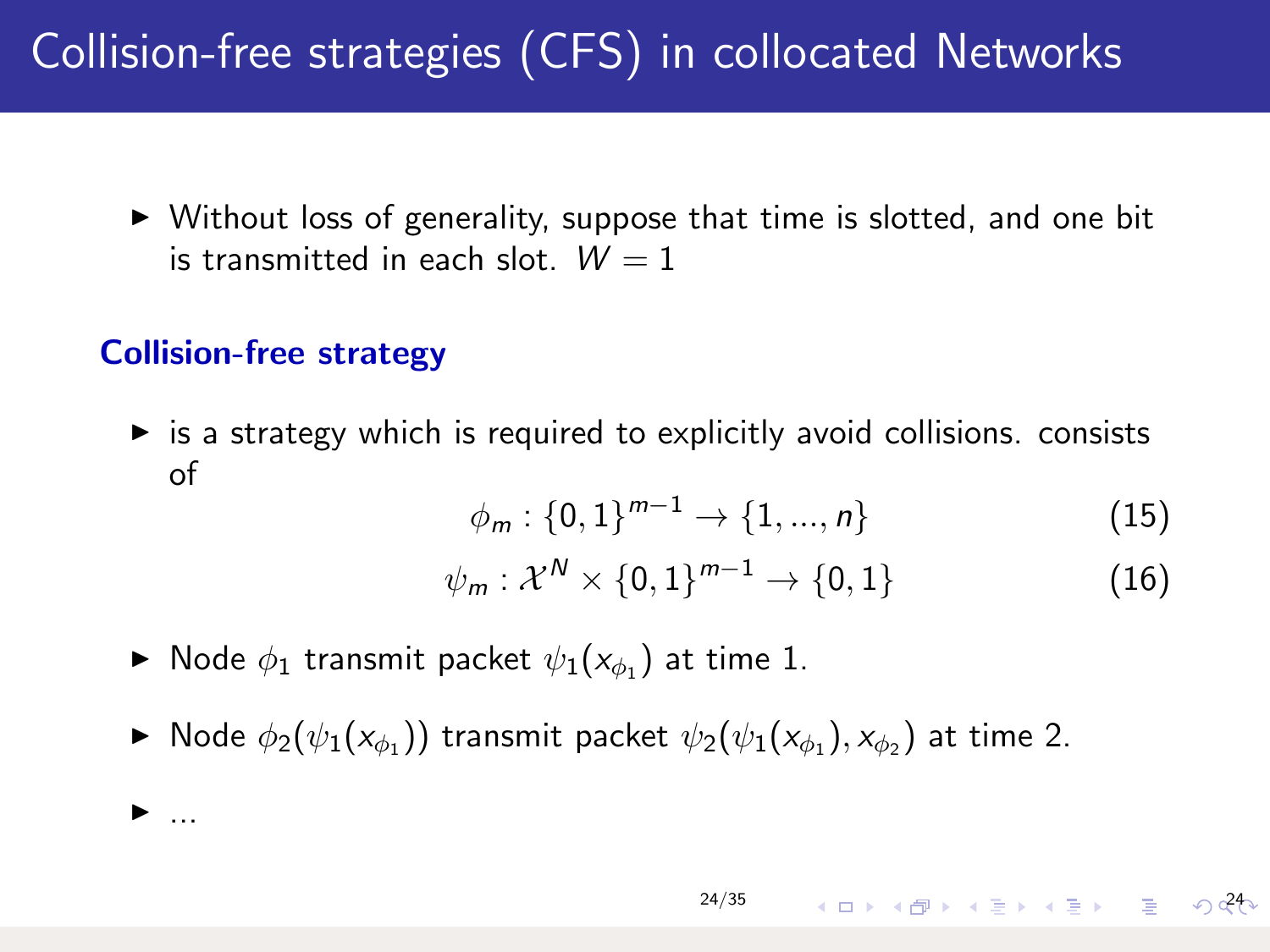- $\blacktriangleright$  The node designated to transmit at time m is fixed by the value  $\phi_m(\psi_{m-1}, \psi_{m-2}, ..., \psi_1)$ , which can be computed by all the nodes.
- $\triangleright$  The identity of the transmitting node is automatically known to all.
- $\triangleright$  The medium access problem is resolved in a distributed but collision-free fashion.
- $\triangleright$  The strategies described above are required to explicitly avoid collisions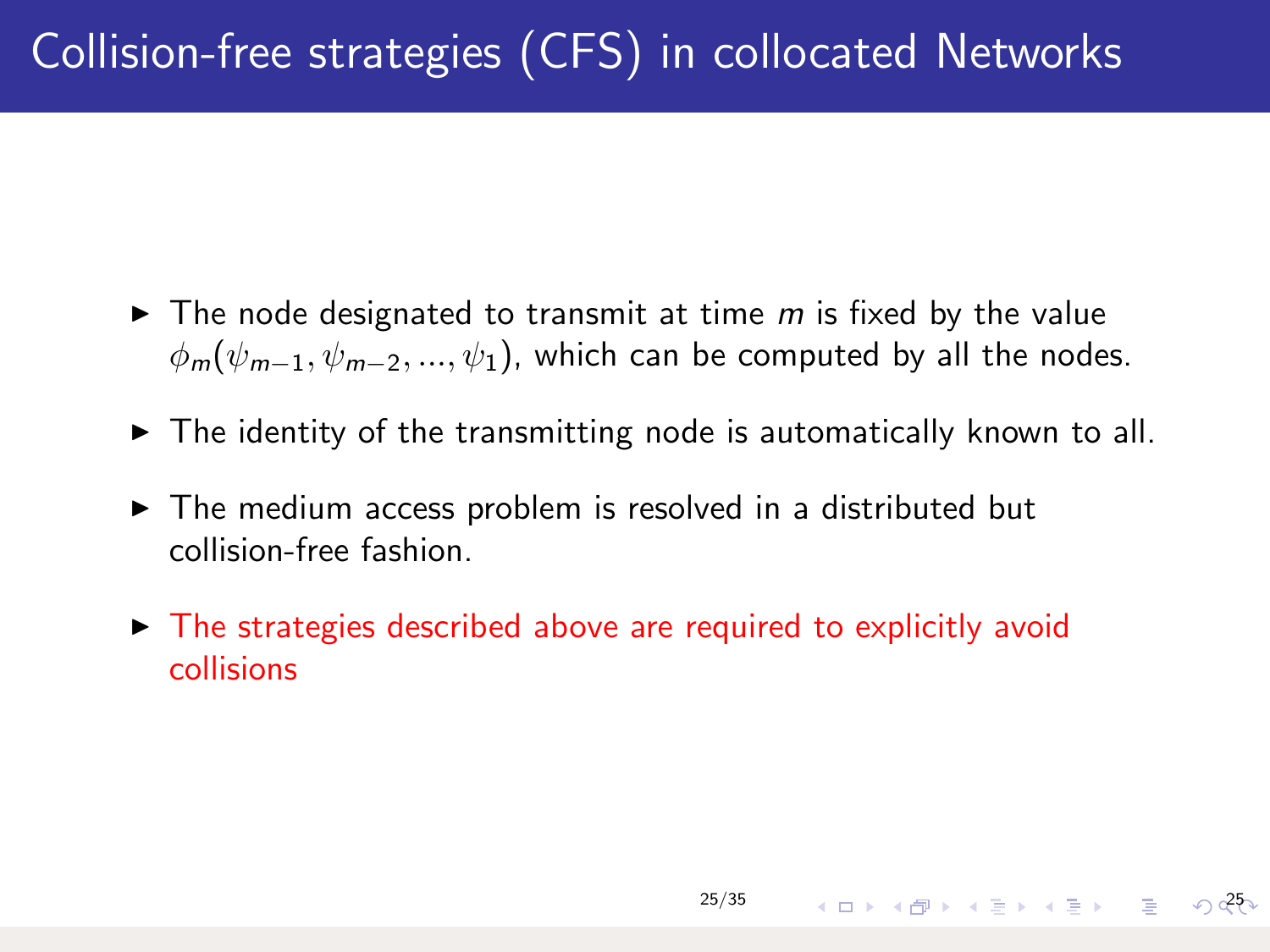#### Theorem

The maximum rate for computing a type-sensitive function in a collocated network, using any CFS is  $\Theta(\frac{1}{n})$ , which is of the same order as communicating the entire data.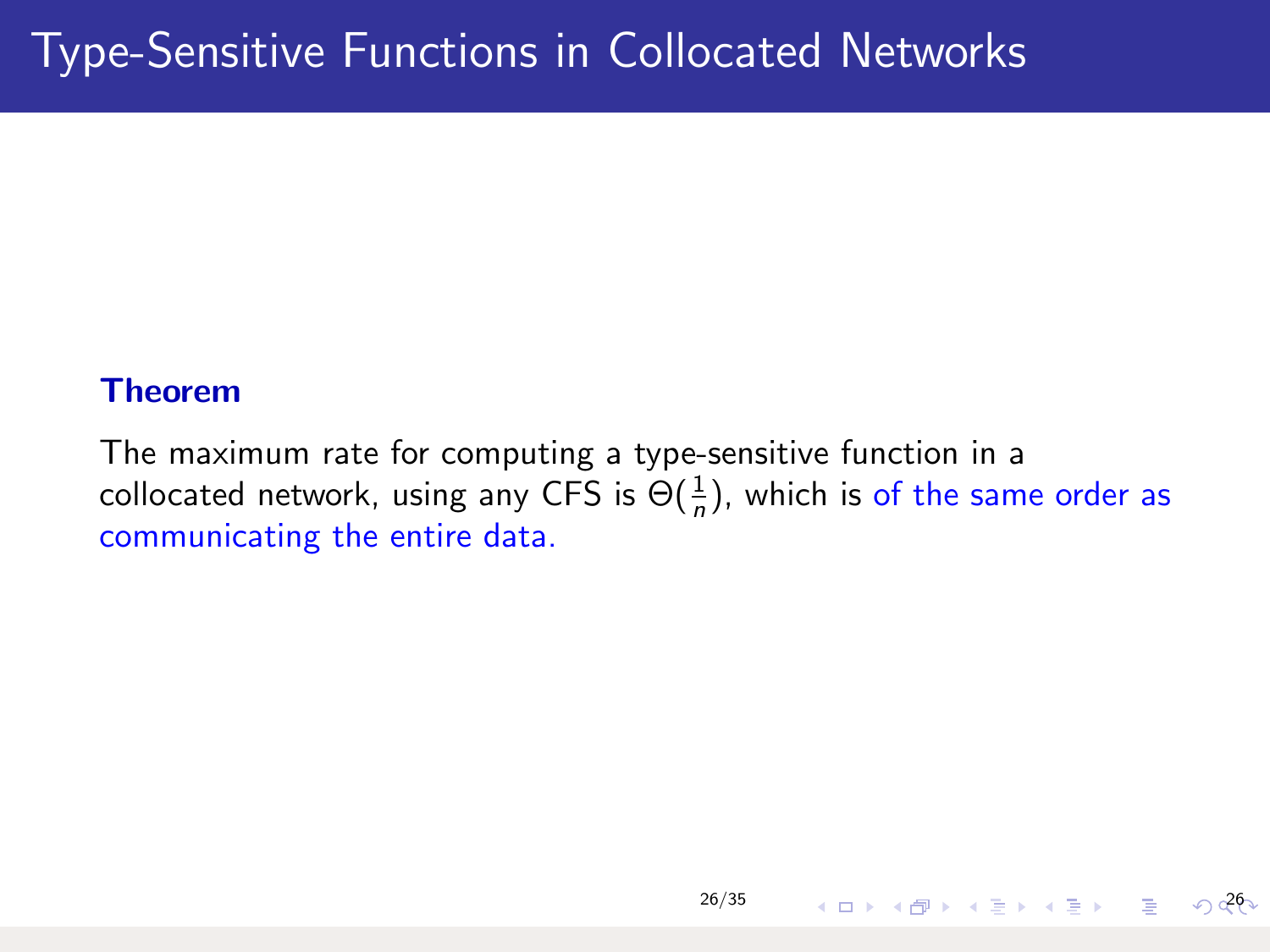## Type-Sensitive Functions in Collocated Networks

### Proof

- $\blacktriangleright$  Wlog suppose  $|\mathcal{X}| = 2$
- $\blacktriangleright$  initially  $x_{g1}$  is in the set  $S_{g1}^0$  with the cardinality  $|S_{g1}^0|=2^M$
- After first transmission,  $x_{g1}$  can be in one of two sets depending on whether it transmits 0 or 1
	- $\blacktriangleright$  Let the transmission correspond to the larger set, call it be  $S^1_{g1}$

[27/35](#page-0-0)

 $27$ 

- $\blacktriangleright\ \ |\mathcal{S}_{g1}^1|\ge 1/2|\mathcal{S}_{g1}^0|$
- After *t*-th transmission of node *k*, let  $x_k$  lie in  $S_k^t$  with  $|S_k^t| \geq 1/2|S_k^{t-1}|$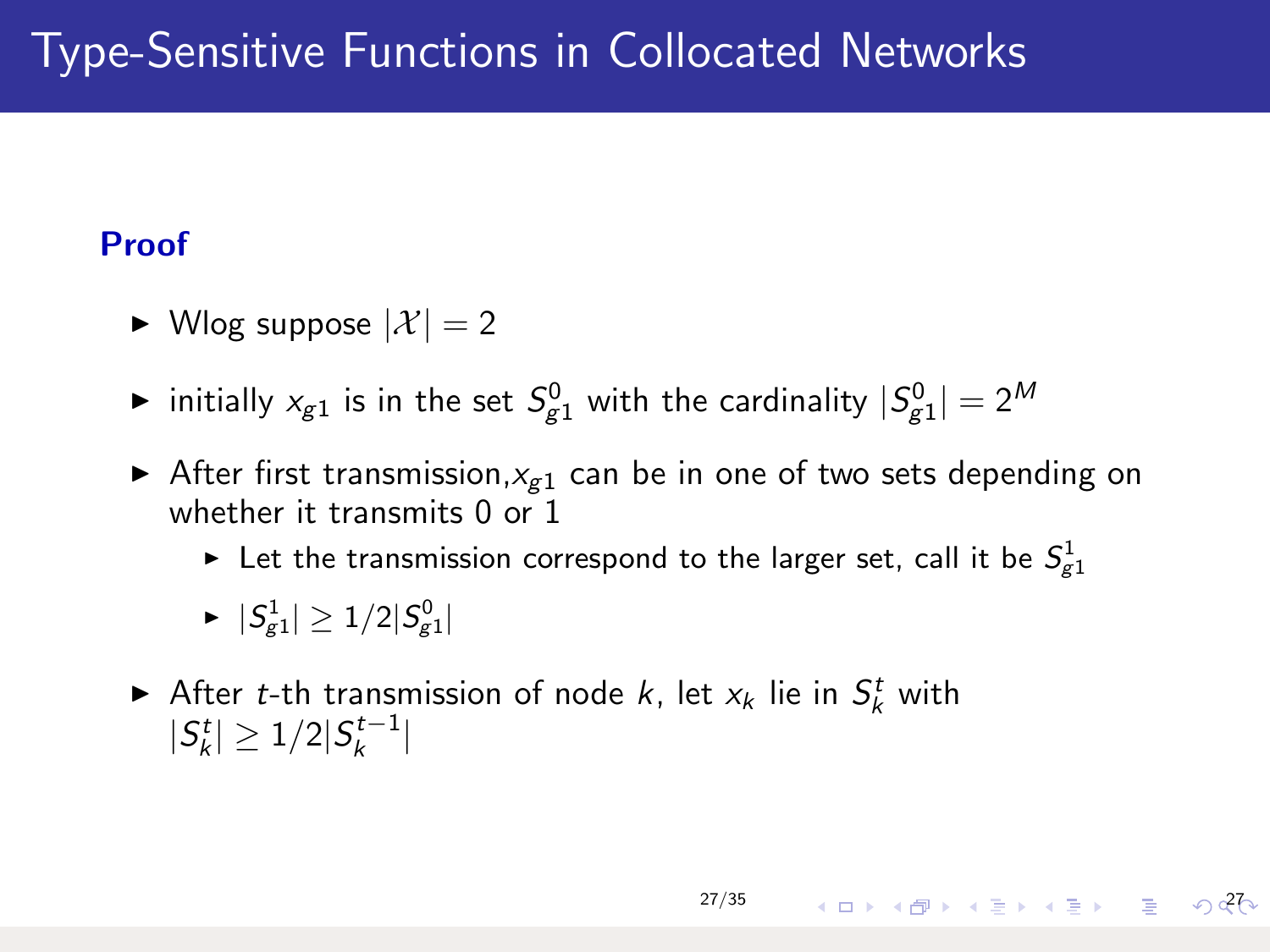## Type-Sensitive Functions in Collocated Networks

- ► So at the end, uncertainty set is:  $|S_1 \times S_2 \times ... \times S_n| \geq 2^{nM-7}$
- ► Thus at least  $nM T$  places in the  $nM$  values  $(x_1, x_2, ..., x_n)$  are undetermined
- $\blacktriangleright$  However to compute  $f_n(x(1), x(2), ..., x(M))$ , at least cnM values are needed
- $\triangleright$  So nM T  $\leq$  (1 c)nM
- $\blacktriangleright$  So  $T > cnM$
- $\blacktriangleright$  Hence  $R = M/T \leq \mathcal{O}(\frac{1}{cn})$
- $\blacktriangleright$  Thus  $R_{max}(n) = \mathcal{O}(\frac{1}{n})$  for collocated case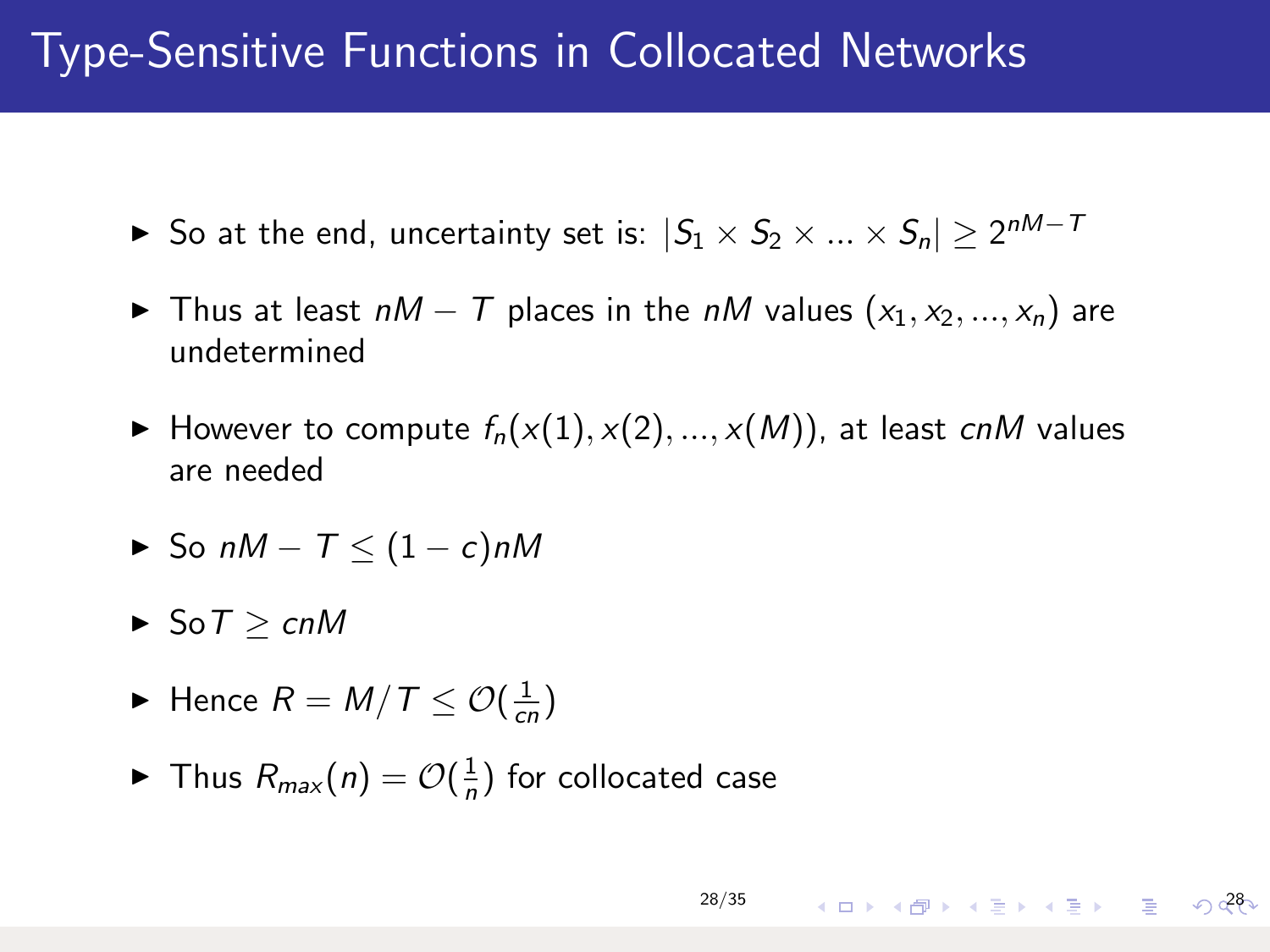### Theorem

The maximum rate for computing a nonconstant type-threshold function in a collocated network, using any CFS is  $\Theta(\frac{1}{\log n})$ 

### Proof

First prove the result for the case  $|\mathcal{X}| = 2$ , and the max function  $f(x_1, x_2, ..., x_n) = \max\{x_i : 1 \leq i \leq n\}$ 

[29/35](#page-0-0)

4 ロ → 4 @ → 4 블 → 4 블 → 1 블 → 9 0<sup>20</sup>

 $\blacktriangleright \theta = [1, 1, ..., 1]$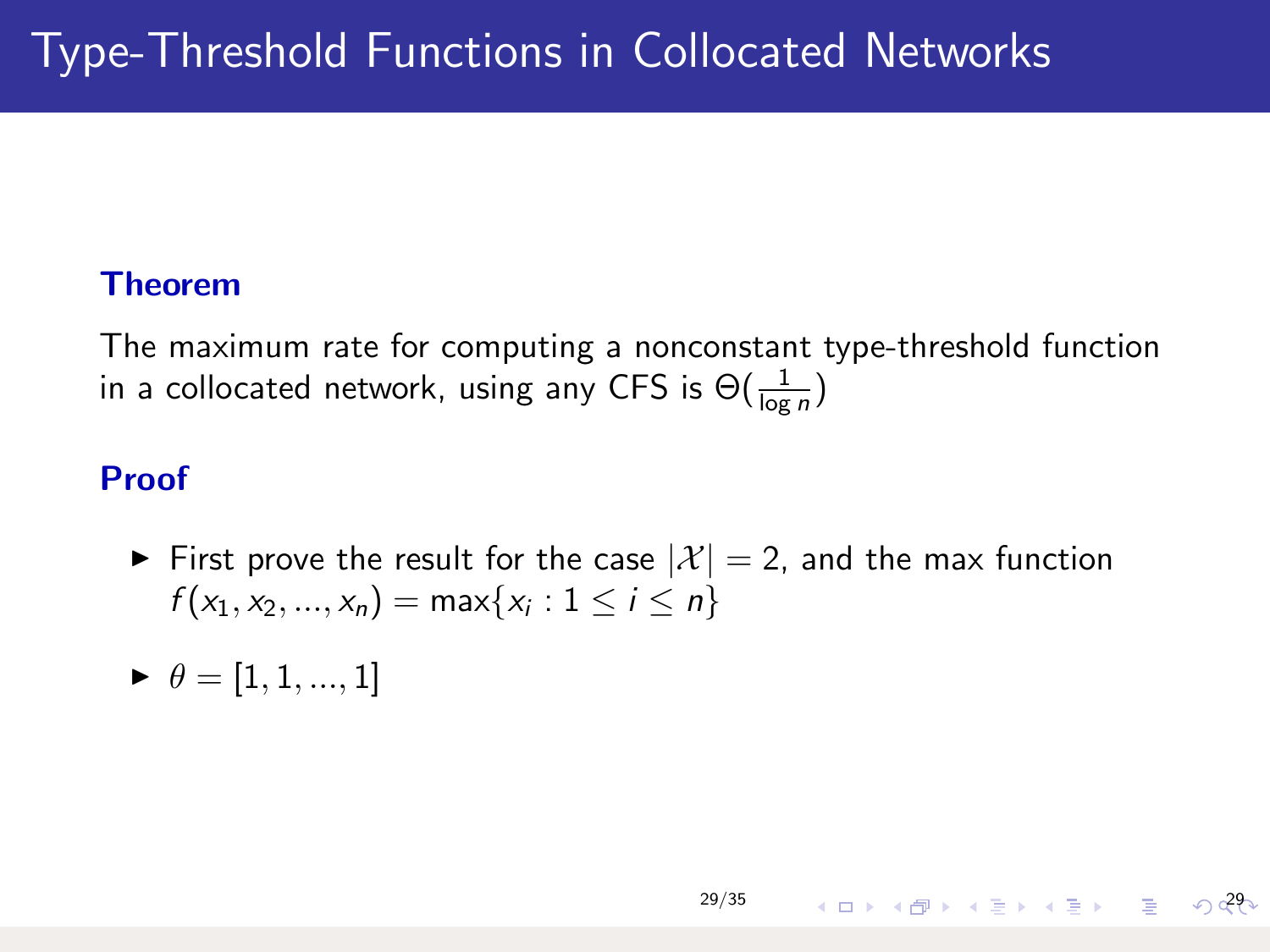### **Achievability**

Goal : providing a sequence of CFS's  $S_{M,n}$ , asymptotically achieving the rate  $\Omega(\frac{1}{\log n})$ 

- $\blacktriangleright$  Take block length  $M = \ell n > n$
- $\blacktriangleright$  Let the number of 1's in the vector  $X_i$  be  $M_i$
- ► Define  $S_i = \{1 \le i \le M : X_i(i) = 1, X_k(i) = 0$ , for all  $k < i\}$
- $\blacktriangleright$  Define  $\bar{M}_i = |S_i|$ , for each  $1 \leq i \leq n$
- $\triangleright$  Note :  $S_i$ 's are disjoint.
- $\blacktriangleright$  Note :  $\sum_i \bar{M}_i \leq M$
- $\triangleright$  Note : Communicating the sets  $S_1$ ,  $S_2$ ,.., $S_n$  to the sink suffices to reconstruct the function.

[30/35](#page-0-0)

 $\begin{array}{ccccccc} 4 & \Box & \rightarrow & 4 & \Box \rightarrow & 4 & \Xi & \rightarrow & 4 & \Xi & \rightarrow & 2 & \Box \end{array}$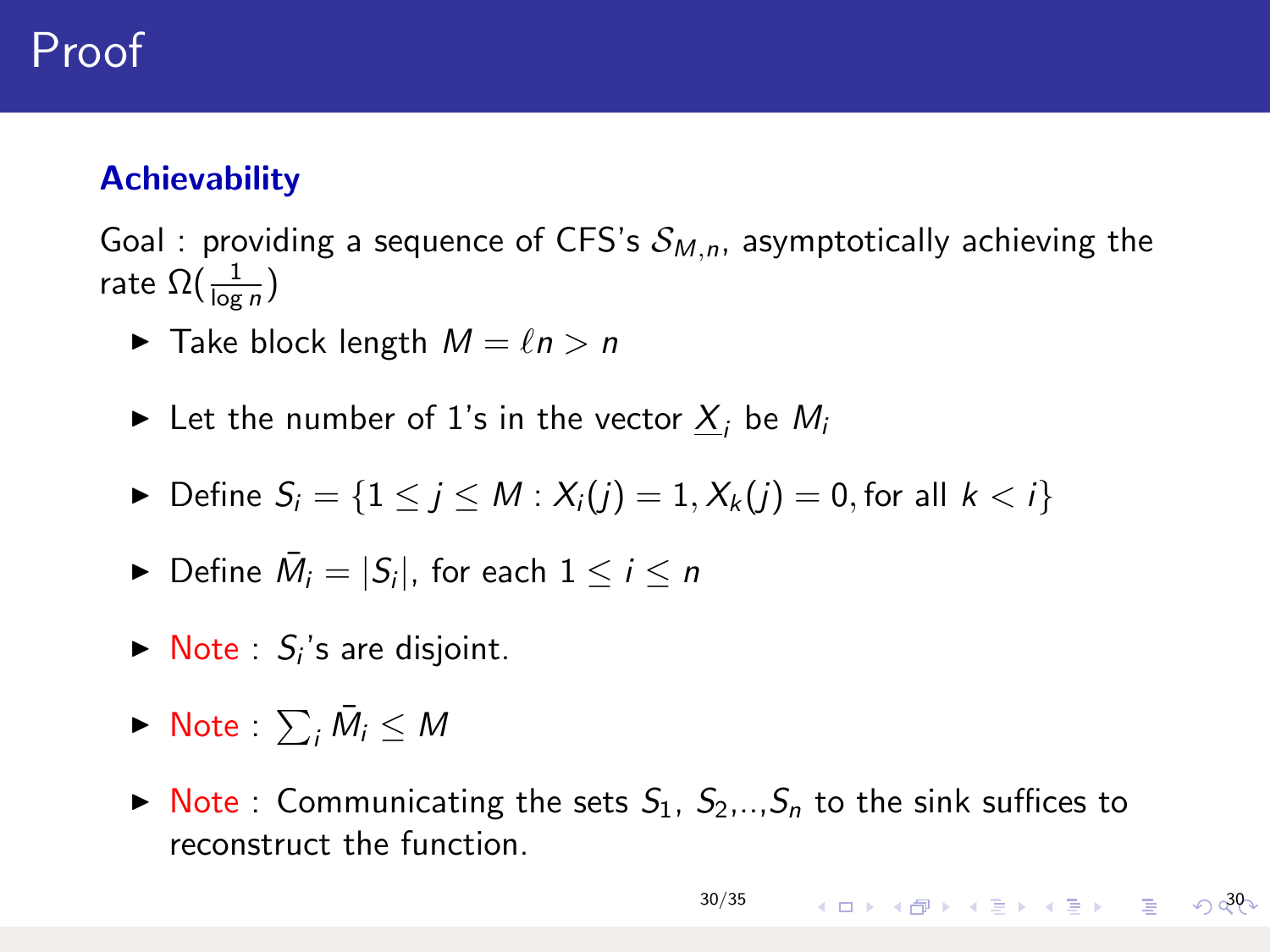### A collision free strategy  $S_{M,n}$

- $\blacktriangleright$  Node *i* compute  $\bar{M}_i$ , and communicate its value in log M slots.
- ► Now  $S_i$  is one of the  $\binom{M-\sum_{j$  $\frac{\sum_{j < i} M_j}{\bar{M}_i}$
- ► Node *i* communicate the identity of the set  $S_i$  in log  $\binom{M-\sum_{j$  $\frac{\sum_{j < i} M_j}{\bar{M}_i}$

$$
T(S_{M,n}) = n \log M + \sum_{i} \log \binom{M - \sum_{j < i} \bar{M}_j}{\bar{M}_i} \tag{17}
$$

By bounding RHS

$$
T(S_{M,n}) < n \log \ell(n+1) + \ell(n+1) \log(n+1)e \tag{18}
$$

$$
R = \frac{M}{T} = \Omega(\frac{1}{\log n})
$$
(19)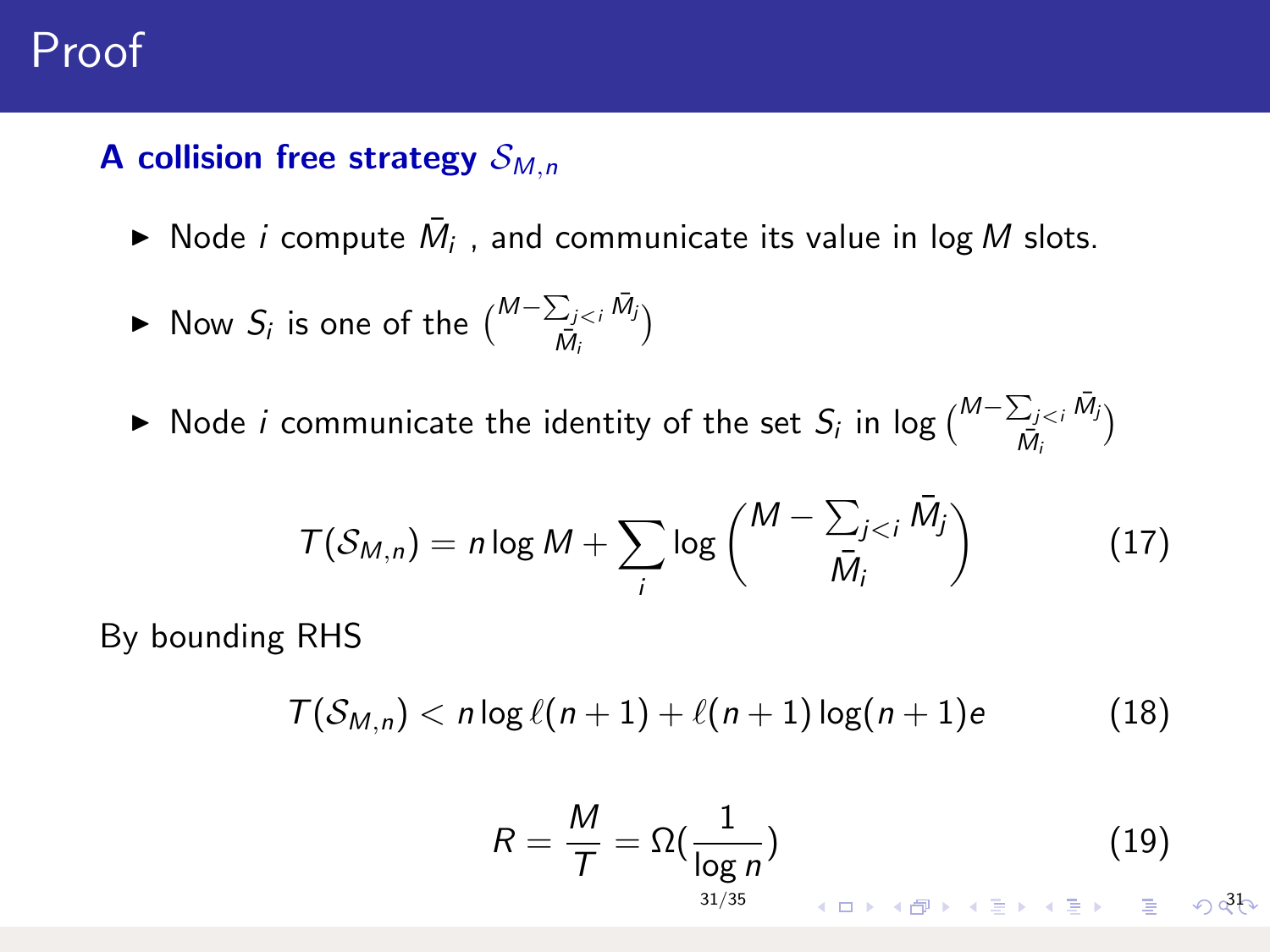### Upper bound

Goal:  $R_{max}(n) = \mathcal{O}(\frac{1}{\log n})$  $\blacktriangleright$  Take  $M > 2n$ . Consider a set of measurement matrices:

$$
x_1(1), x_1(2), ..., x_1(N) \rightarrow \text{Exactly } \frac{N}{2n} \quad 1
$$
  
\n
$$
x_2(1), x_2(2), ..., x_2(N)
$$
  
\n
$$
\cdot
$$
  
\n
$$
\cdot
$$
  
\n
$$
x_n(1), x_n(2), ..., x_n(N) \rightarrow \text{Exactly } \frac{N}{2n} \quad 1
$$
  
\nat most one 1  
\nat most one 1  
\nat most one 1

 $\triangleright$  Claim: For each set of transmissions  $P_1, P_2, ..., P_T$ , there is unique such  $x$  in the above set that produces it.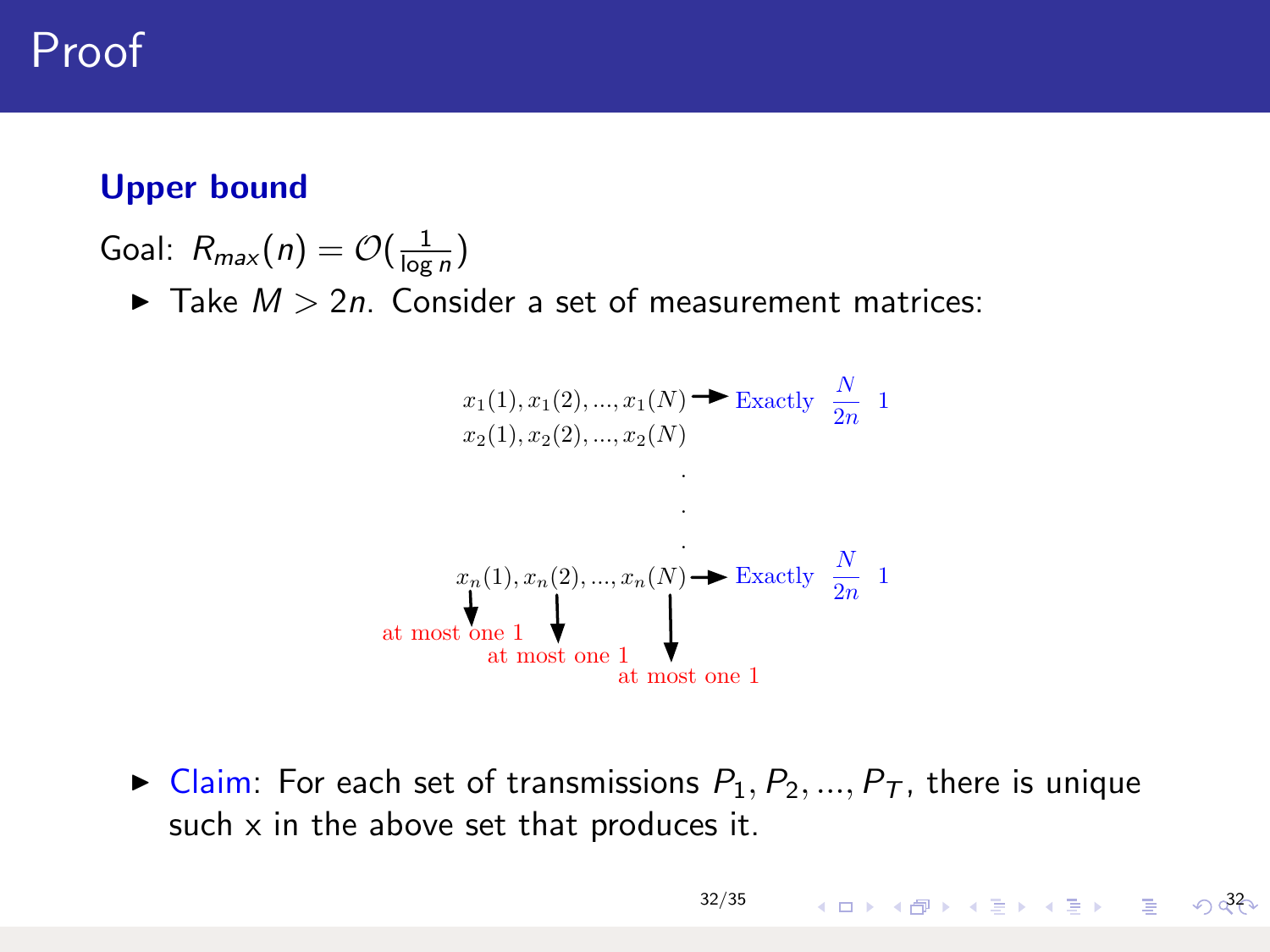- $\triangleright$  Suppose not. Then there are two: x and y which produce same transmissions. They differ in some  $x_k \neq y_k$
- $\triangleright$  Then also produces same transmissions since node k hears the same under  $x_k$  or  $y_k$  and so reacts the same.
- $\blacktriangleright$  But this has different "Max" values from x
- $\triangleright$  Thus "Max" functions are not determined from transmissions
- ▶ Number of such vectors  $x = \prod_i\big(\frac{{M}-(i-1)\frac{M}{2n}}{\frac{M}{2n}}\big)>(n-1)^M$
- $\blacktriangleright$  So 2<sup>T</sup> >  $(n-1)^M$
- $\triangleright$  So  $T > M \log(n-1)$

$$
\blacktriangleright \text{ So } R = \frac{M}{T} \le \frac{1}{\log(n-1)} \Rightarrow R^n_{\max} = \mathcal{O}(\frac{1}{\log n}) \Rightarrow R^n_{\max} = \Theta(\frac{1}{\log n})
$$

[33/35](#page-0-0)  $333$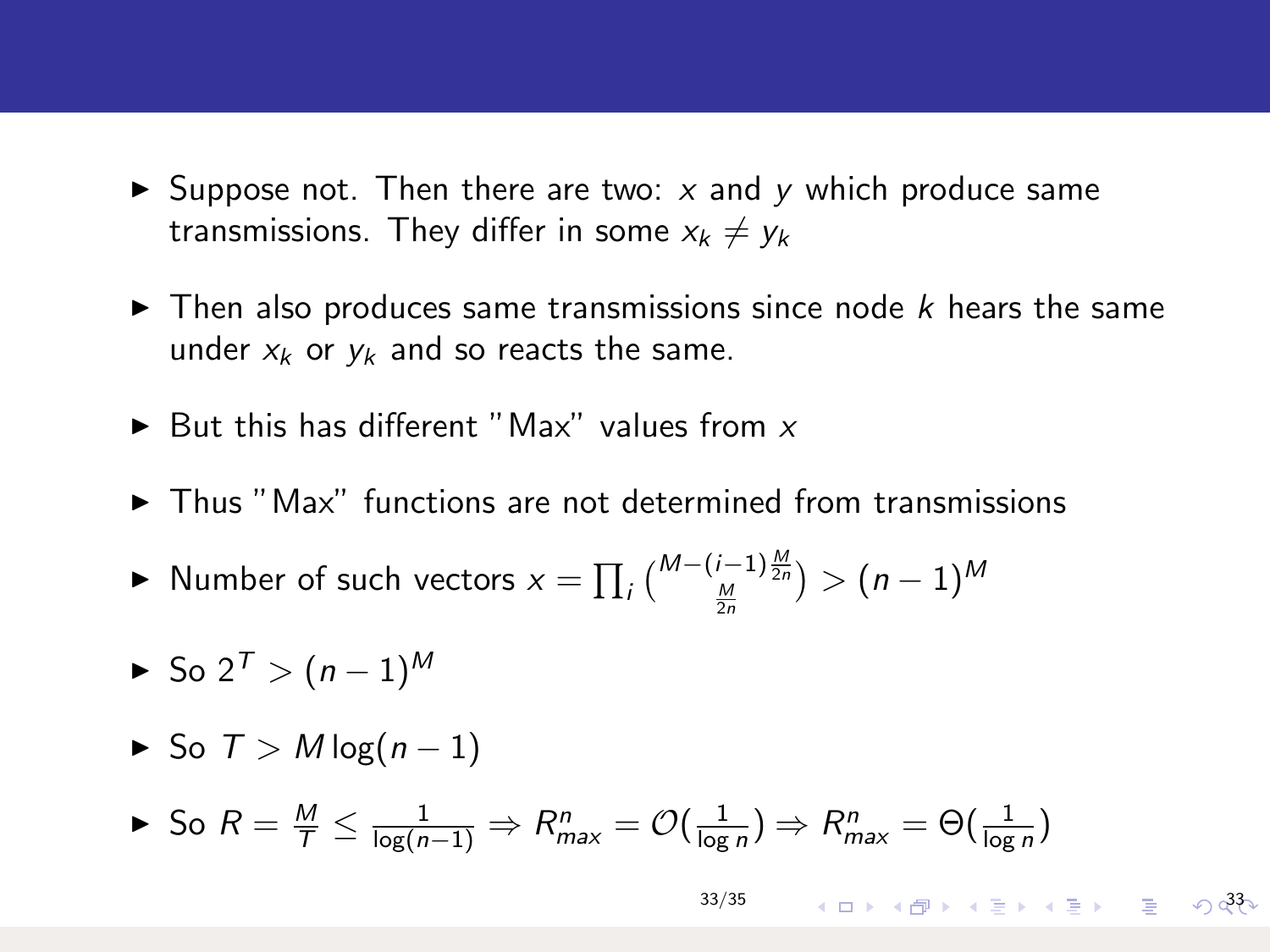Order of difficulty of computations

- $\blacktriangleright \Theta(\frac{1}{n})$ 
	- ▶ Average, Mode, Type vector in Collocated network:
	- $\triangleright$  Data Downloading
- $\blacktriangleright \Theta(\frac{1}{\log n})$ 
	- ▶ Average, Mode, Type in Random Multi-hop network

[34/35](#page-0-0)

34

- $\blacktriangleright$  Max, Min in Collocated network
- $\blacktriangleright \Theta(\frac{1}{\log \log n})$ 
	- ▶ Max, Min in Random Multi-hop network